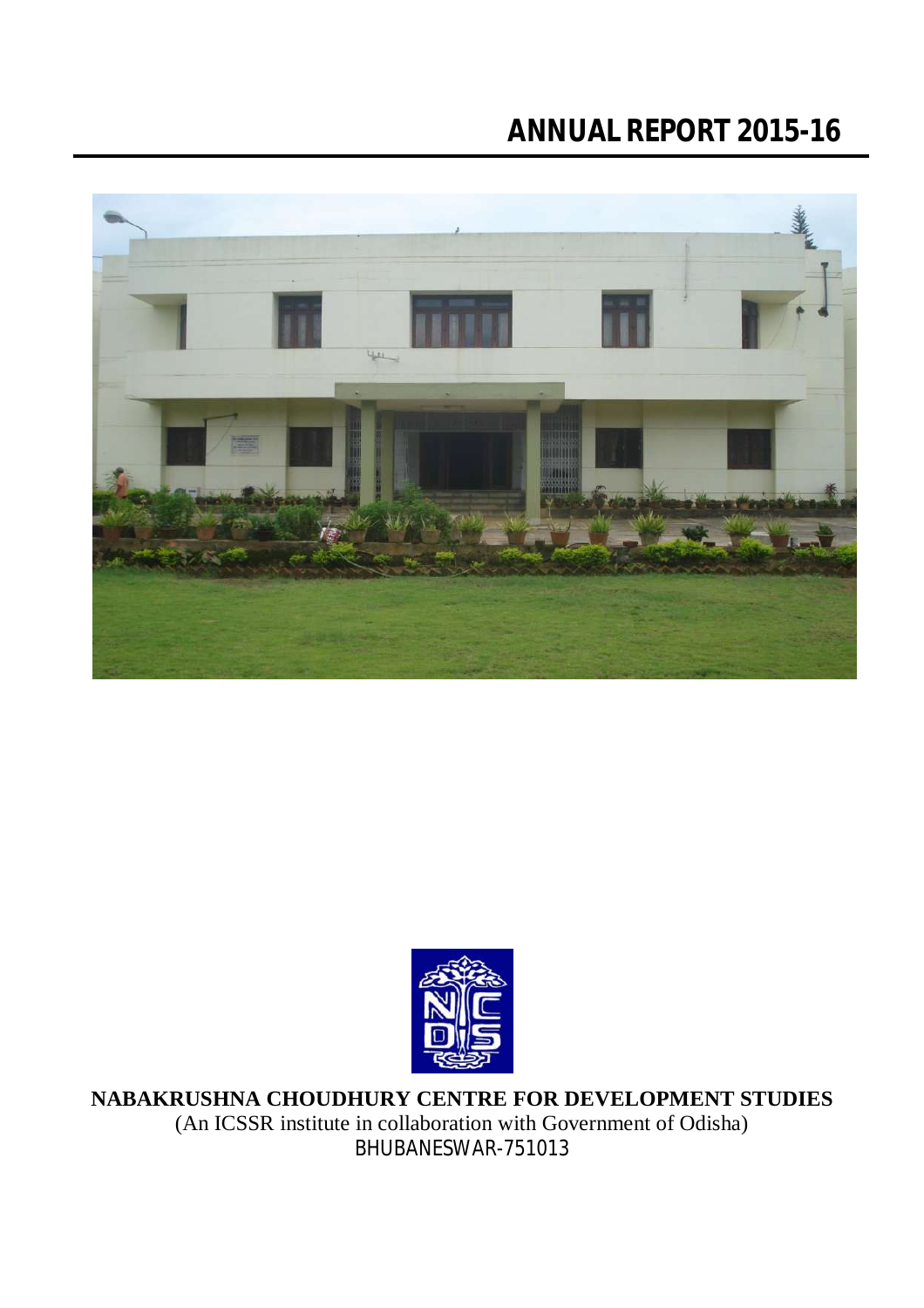# **ANNUAL REPORT 2015-16**



NABAKRUSHNA CHOUDHURY CENTRE FOR DEVELOPMENT STUDIES (An ICSSR institute in collaboration with Government of Odisha) BHUBANESWAR-751013 Tel: +91-674-2300471/2301094; Fax: +91-674-2300471 Email: [ncds\\_bbsr@dataone.in;](mailto:ncds_bbsr@dataone.in;) Website:<http://ncds.nic.in> Gram: NABCENDEVS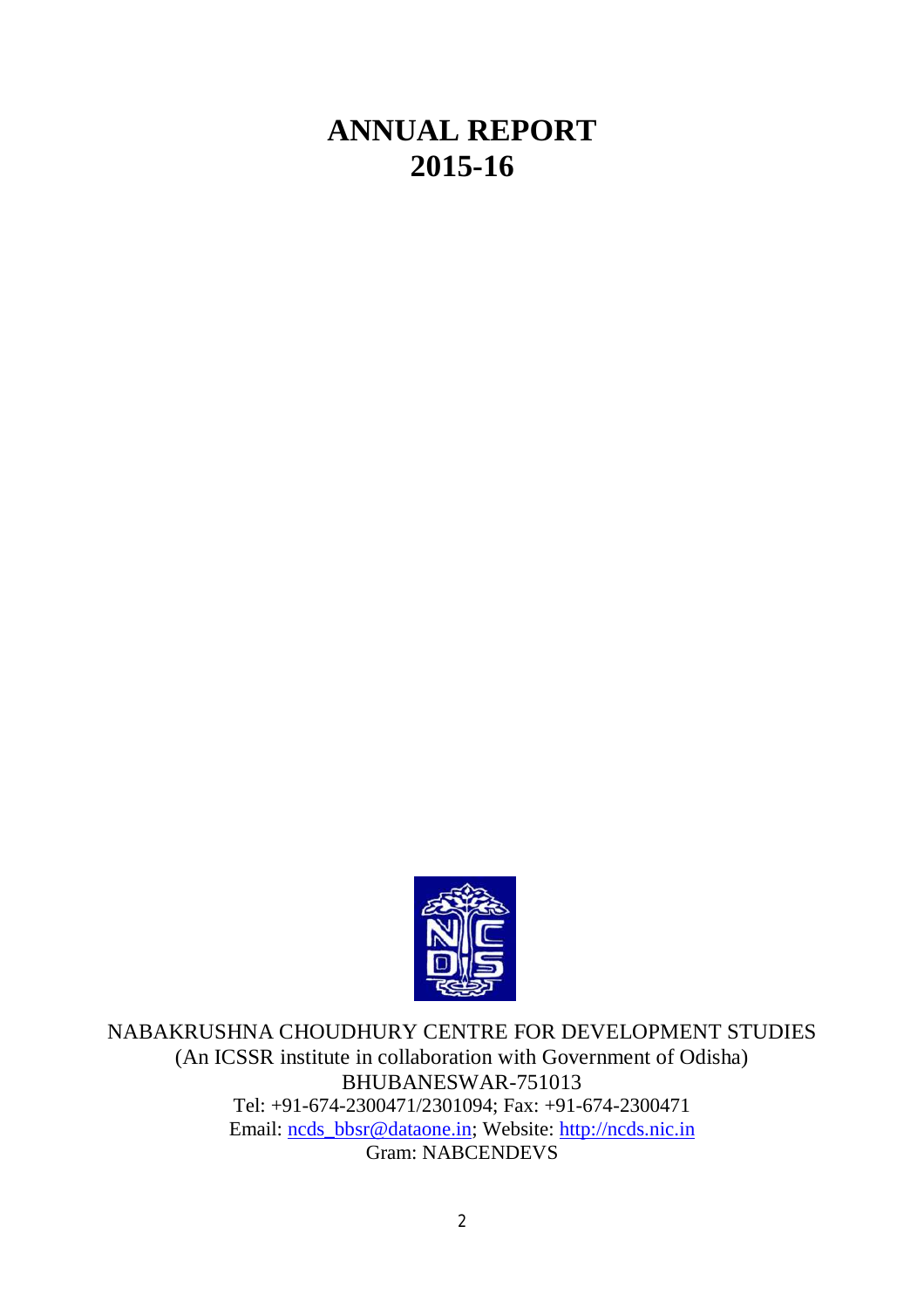# **Contents**

| Preface                                        | $\overline{4}$ |
|------------------------------------------------|----------------|
| <b>Board of Governors</b>                      | 5              |
| <b>List of Staff Members</b>                   | 6              |
| Overview                                       | 8              |
| <b>Infrastructural Facilities</b>              | 10             |
| <b>Publications</b>                            | 11             |
| Research Projects                              | 12             |
| Seminars/Workshops                             | 13             |
| Papers/Presentations in Outside Academic Forum | 15             |
| <b>State SIA Unit</b>                          | 17             |
| Centre for Census Studies and Application      | 18             |
| <b>AISHE State Unit</b>                        | 19             |
| Summer Internship Programme-2016               | 20             |
| Fellowships and Progress in Doctoral Work      | 21             |
| Some Photographic Moments                      | 24             |
| Accounts                                       |                |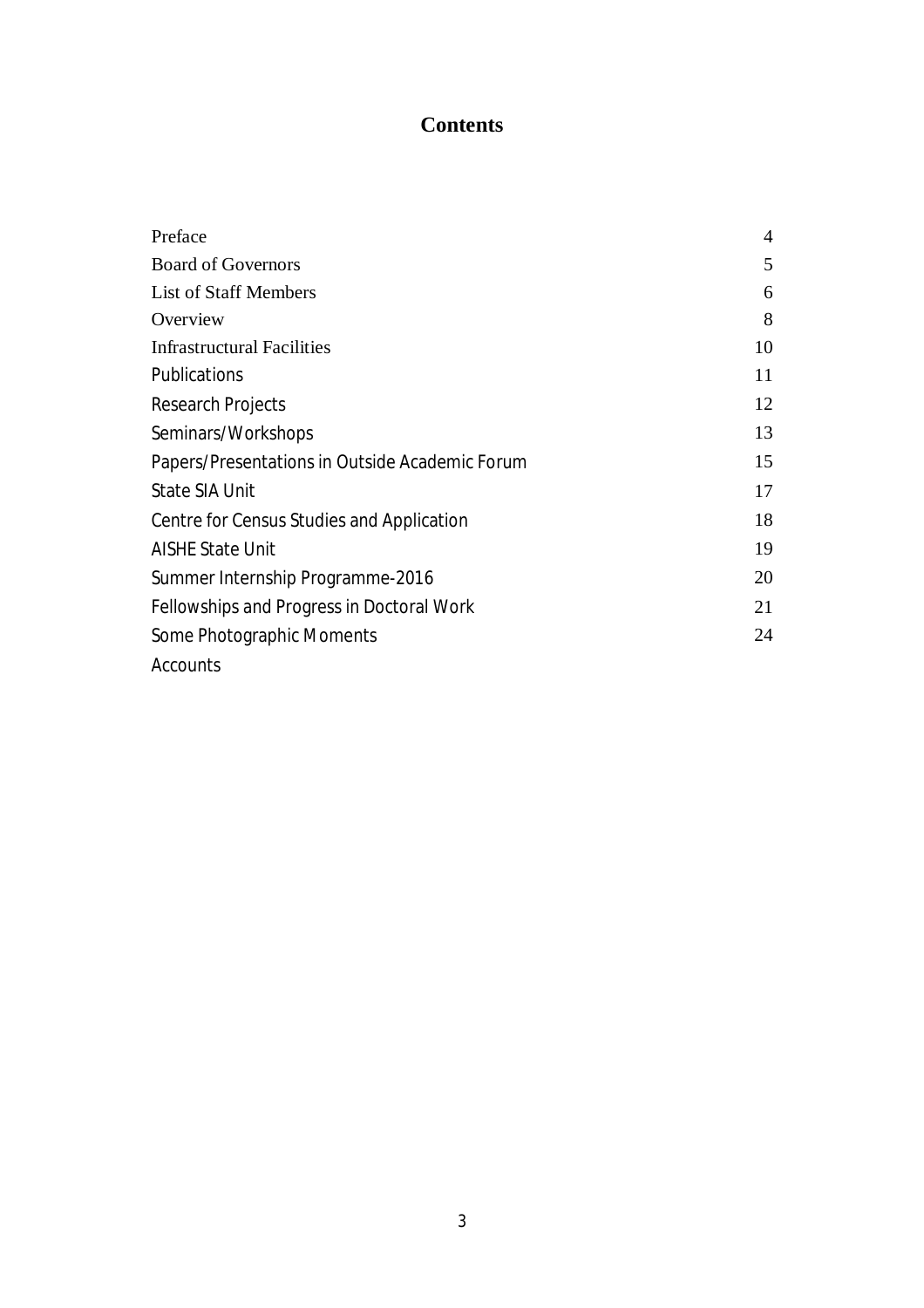#### **Preface**

The Nabakrushna Choudhury Centre for Development Studies (NCDS) was established at Bhubaneswar by the Indian Council of Social Sciences Research (ICSSR) in collaboration with the Government of Odisha in the year 1987. Like the other ICSSR-sponsored institutes, it took up the task of socio-economic research, serving as the only policy think tank of its kind in the state of Odisha.

From its inception, NCDS has been providing space for an interdisciplinary research by bringing together scholars from Economics, Social Anthropology, and Sociology among others. NCDS has also been admitting scholars for Ph.D. through the ICSSR Institutional Doctoral Fellowships, as also those holding fellowships from the University Grants Commission. These scholars could register themselves in different departments of the Utkal University, with the faculty members from NCDS as Research Guides. To facilitate interdisciplinary research among the research scholars, Utkal University has, in April 2016, approved the request of NCDS and accorded on it the status of a Nodal Center for offering Ph.D. in Development Studies.

In January 2016, NCDS had facilitated a consultation meeting on "Comprehensive Revival of Millets: Securing Nutrition & Surviving Droughts in Southern Odisha" under the chairmanship of Mr R Balakrishnan (Development Commissioner-cum-Additional Chief Secretary, Planning and Convergence Department, Government of Odisha and Chairman, NCDS). This had not only brought together Government functionaries, members of civil society, and academia but also with subsequent consultations on this and on "Integrated farming", resulted in the Government of Odisha coming up with two special programmes in the Budget for the year 2016-17. The guidelines of the two programmes envisage a convergence within the government departments, as also between government, civil society and academia. This is going to be a milestone in public policy engagement of NCDS.

The Nabakrushna Choudhury Memorial Lecture on "Challenges in Financing Small and Marginal Farmers in in India with Special reference to Eastern India" was delivered by Dr Harsh Bhanwala, Chairman, National Bank for Agricultural and Rural Development (NABARD). There was a panel discussion on Universal Health Coverage Day. NCDS, in collaboration with the Department of Higher Education, Government of Odisha, had organised a workshop to deliberate on the proposed Odia Open University. A training programme on "Enhancing Employability of Youth through Skill Development" was organised in collaboration with VV Giri National Labour Institute. There was an ICSSR-sponsored Research Methodology programme for research scholars organised by NCDS. Besides these, as many as fifteen lectures were delivered by scholars from other Institutions/Universities, including one each from the Chinese Academy of Social Sciences, Beijing University, China and Meiji University, Tokyo, Japan. The details of these and other activities are available in the Annual Report for 2015-16.

It is said that success has many mentors. NCDS is on the verge of a take off to a higher level. It seeks your help and cooperation in this endeavour.

Thank you.

**Srijit Mishra Director**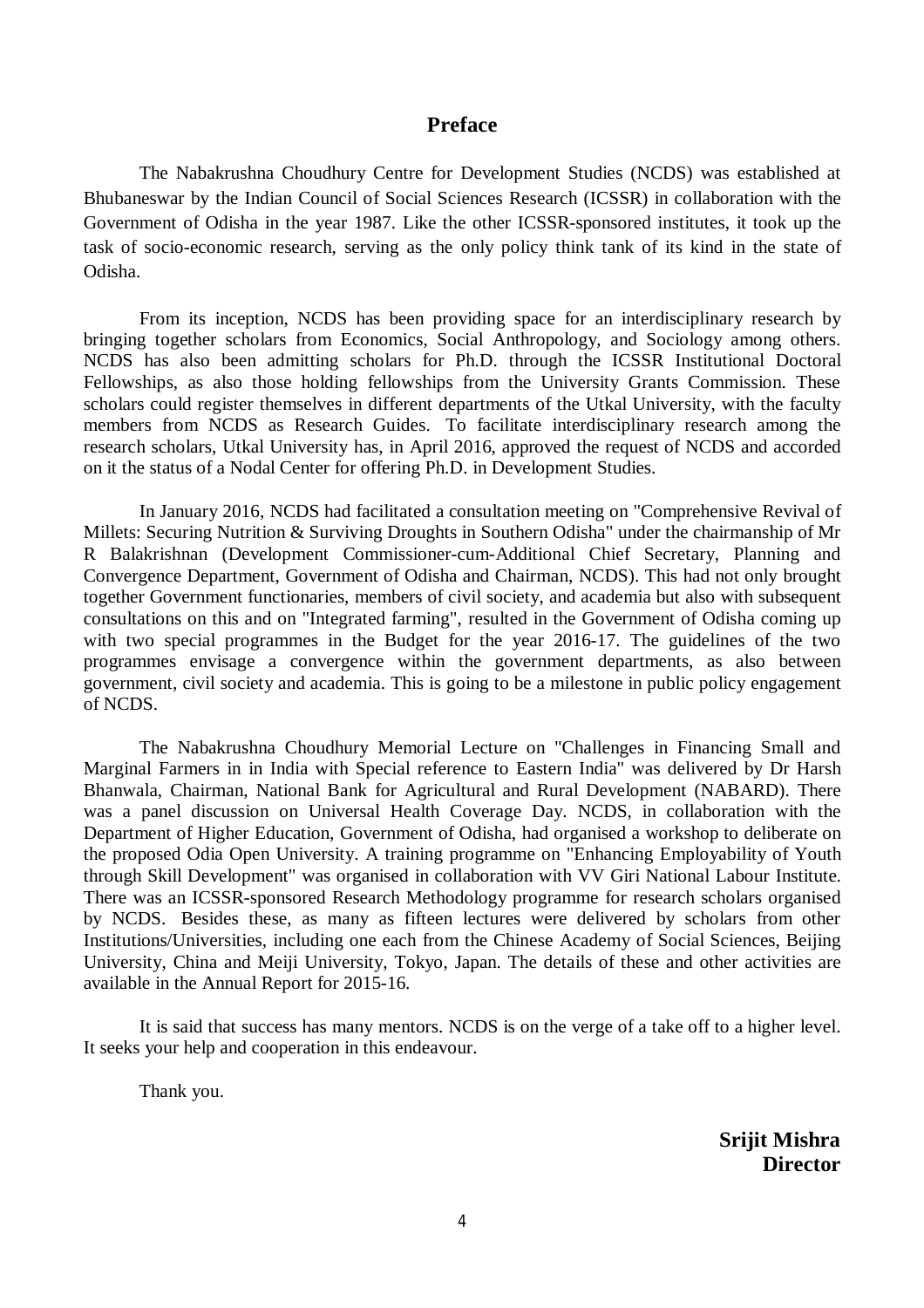#### **Board of Governors\***

# **Nabakrushna Choudhury Centre for Development Studies (NCDS)**

| 1.  | Mr R. Balakrishnan, IAS (from $19.12.2015$ )*<br>Development Commissioner-cum-Additional Chief Secretary (DC-cum-ACS)                         | Chairman             |
|-----|-----------------------------------------------------------------------------------------------------------------------------------------------|----------------------|
| 2.  | Planning and Convergence Department, Government of Odisha<br>Mr R Balakrishnan, IAS<br>Additional Chief Secretary, Finance Department,        | Member               |
| 3.  | Government of Odisha, Bhubaneswar<br>Mr GVV Sarma, IAS (from $24.11.2015$ )*<br>Principal Secretary, Higher Education Department,             | Member               |
| 4.  | Government of Odisha, Bhubaneswar<br><b>Professor Ashok Das</b>                                                                               | Member               |
| 5.  | Vice-Chancellor, Utkal University, Vani Vihar, Bhubaneswar<br>Professor Siba Prasad Adhikary                                                  | Member               |
| 6.  | Vice Chancellor, Fakir Mohan University<br>Vyasa Vihar (North Campus), Nuapadhi, Balasore<br>Professor Arun Kumar Patnaik                     | Member               |
| 7.  | Professor of Political Science, University of Hyderabad, Hyderabad<br>Professor Manoj Kumar Panda                                             | Member               |
| 8.  | Director, Institute of Economic Growth, Delhi<br>Professor Jayant Kumar Mohapatra<br>Ex- Vice Chancellor, Berhampur University                | Member               |
| 9.  | A-4, Jasnal Complex, Giri Road, Berhame pur<br>Professor Pareshnath Sahu., Retd.<br>Formerly with Sambalpur University                        | Member               |
| 10. | EC-1/2, Executive Colony, Budha Raja, Sambalpur<br>Dr Upendra Choudhury (from 04.04.2016)*<br>Member Secretary,                               | Member               |
| 11. | Indian Council of Social Science Research (ICSSR), New Delhi<br>Professor R.M.Mallik (from 14.12.2015)<br>Former Professor of Economics, NCDS | Member               |
| 12. | Amrutayan, 783 E, Jaydev Tower Campus, Jayadev Vihar, Bhubaneswar<br>Dr. Rajkishore Meher                                                     | Member               |
| 13. | Professor of Industrial Sociology, NCDS, Bhubaneswar<br>Dr. Rashmi Mishra<br>Reader in Sociology, NCDS, Bhubaneswar                           | Member               |
| 14. | Dr. Shibalal Meher<br>Reader in Industrial Economics, NCDS, Bhubaneswar                                                                       | Member               |
| 15. | Professor Srijit Mishra (from 11.09.2015)*<br>Director, NCDS, Bhubaneswar                                                                     | Member-<br>Secretary |

\* The current Board of Governors (BOG) of NCDS was constituted on 28.05.2015 by the Government of Odisha. At that time Mr U.N. Behera, IAS, the then DC-cum-ACS was the Chairman; Mr Gagan Dhal was Member, as Principal Secretary, Higher Education Department; Dr Govind Saun was Member as Member Secretary, ICSSR; and Mr Mukunda Kisan, OAS, was Member-Secretary as Director (I/C), NCDS.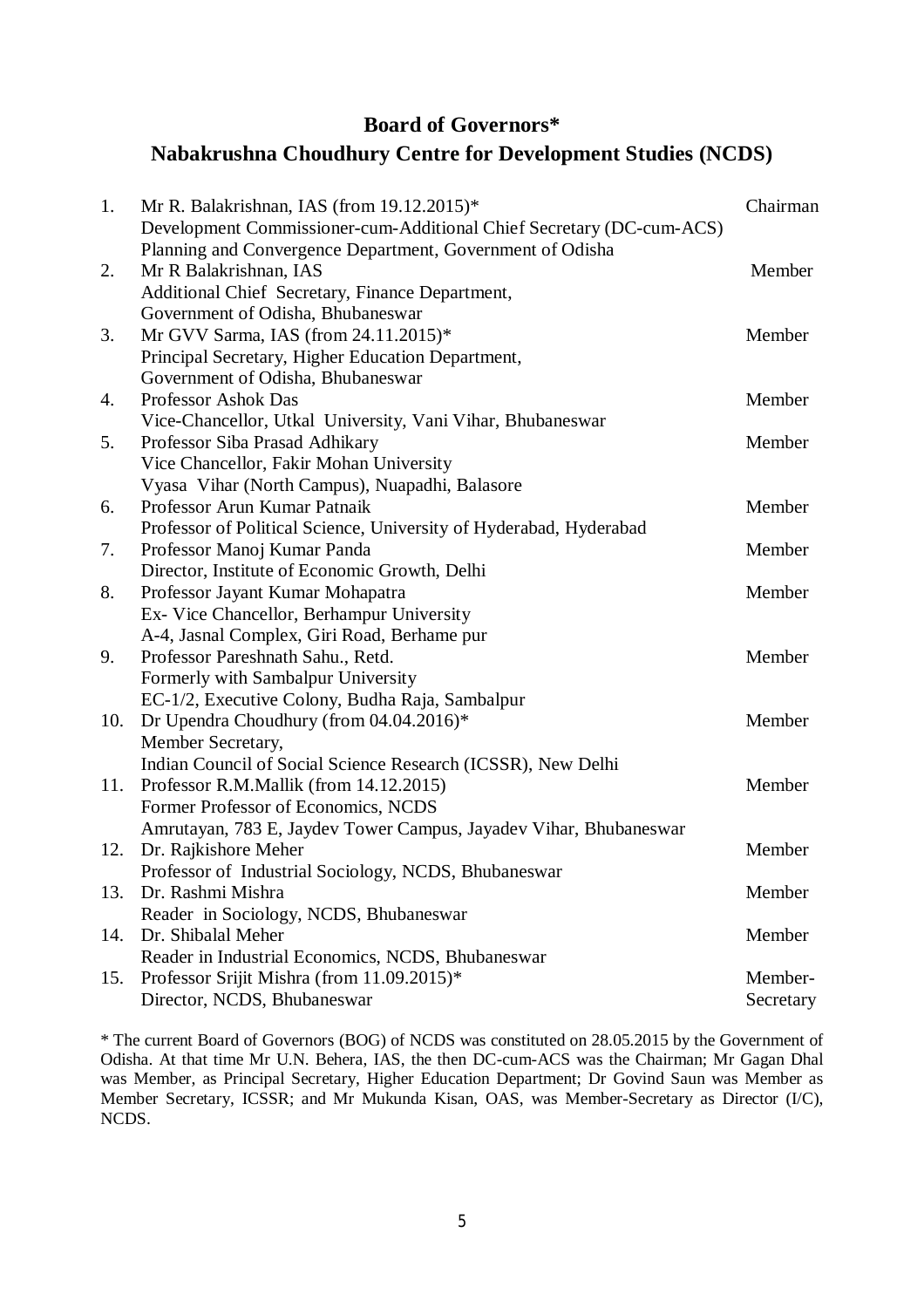# **List of Staff Members**

| Faculty                                                   |                                                                                                                |
|-----------------------------------------------------------|----------------------------------------------------------------------------------------------------------------|
| Prof. Srijit Mishra                                       | Director (from 11.09.2015)                                                                                     |
| Dr. Rajkishore Meher                                      | Professor of Industrial Sociology (from 19.06.2015;<br>was Reader in Industrial Sociology up to 18.06.2015)    |
| Dr. Shibalal Meher                                        | Reader in Industrial Economics (from 19.06.2015;<br>was Sr. Lecturer in Industrial Economics up to 18.06.2015) |
| Dr. (Mrs) Rashmi Mishra                                   | Reader in Sociology (from 19.06.2015;<br>was Sr. Lecturer in Sociology up to 18.06.2015)                       |
| Dr. Nilakantha Panigrahi                                  | Research Associate in Social Anthropology<br>(on lien from 21.09.2013)                                         |
| <b>Research Supporting Staff</b>                          |                                                                                                                |
| Dr. Chitta Ranjan Das                                     | <b>Research Investigator</b>                                                                                   |
| Dr. Ramesh Prasad Mohanty                                 | Anthropological/Sociological Investigator                                                                      |
| Mr. Biswabas Patra                                        | Field Investigator                                                                                             |
| Library Staff                                             |                                                                                                                |
| Mrs. Soumya Shree Parida                                  | Librarian (Contractual)                                                                                        |
| Computer Staff                                            |                                                                                                                |
| Mrs. Sujata Manjari Pani                                  | Asst. Programmer                                                                                               |
| Administrative Staff                                      |                                                                                                                |
| Mr. Mukunda Kisan, OAS (SAG) Director I/C (up to 11.9.15) |                                                                                                                |
| Prof. Srijit Mishra                                       | Director (from $11.09.15$ )                                                                                    |
| Mrs. S. Jani, OFS                                         | Secretary                                                                                                      |
| Mr. S. Rath                                               | <b>Administrative Officer</b>                                                                                  |
| Mr. Debabrata Sahoo                                       | P.A. to Director                                                                                               |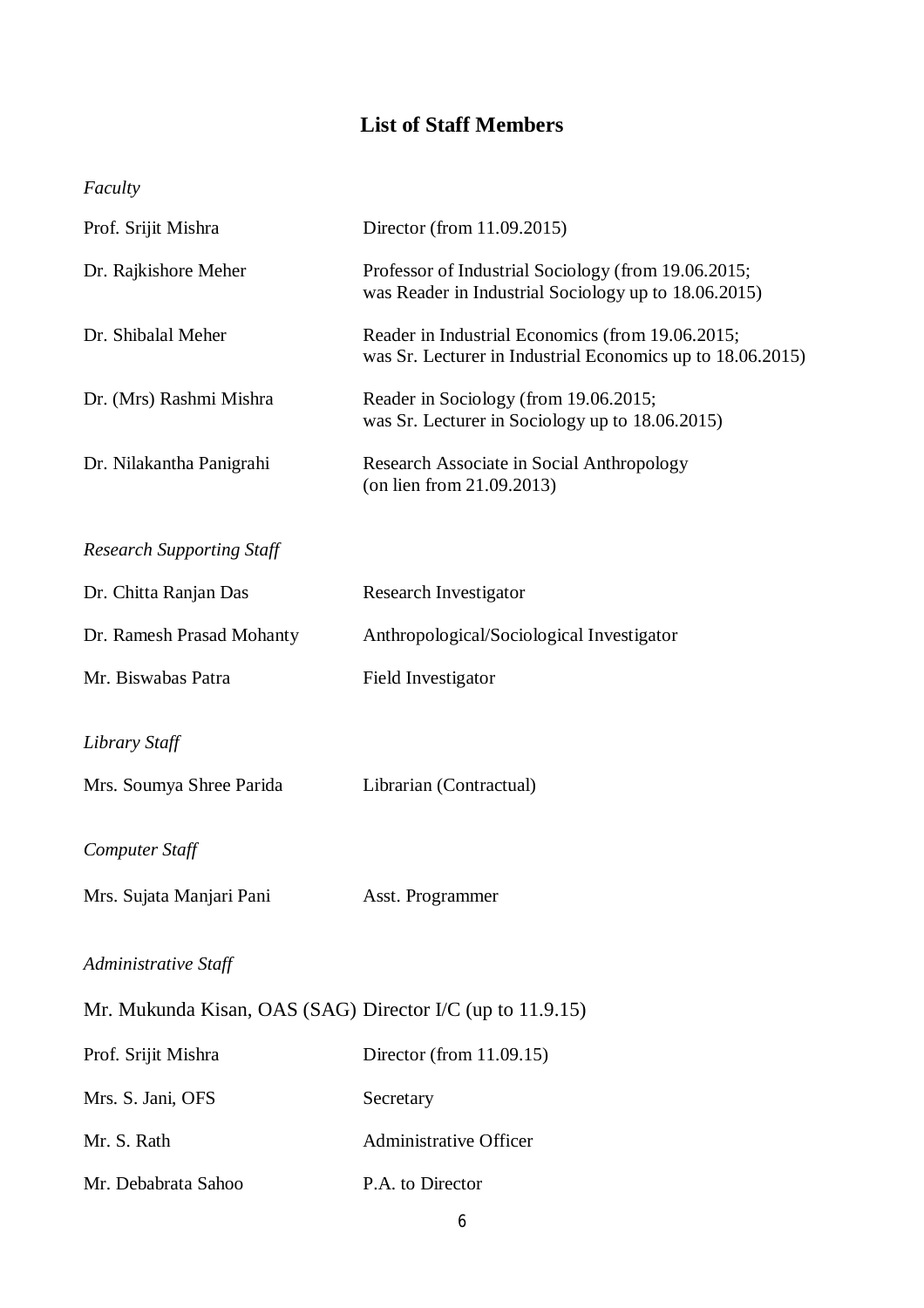# *Administrative Staff (continued)*

| Mr. P.K. Mishra            | Senior Assistant                      |
|----------------------------|---------------------------------------|
| Mr. Nirmal Kumar Mishra    | Junior Steno to Secretary             |
| Mr. Prakash Kumar Mohanty  | Junior Accountant                     |
| Mrs. Ch. A.P.Panda         | Typist-Cum-Diarist (Office Assistant) |
| Mr. P.K. Mallia            | <b>Computer Literate Typist</b>       |
| Mrs. Kasturi Mishra        | Receptionist (Contractual)            |
| Subordinate Staff          |                                       |
| Mr. Prakash Kumar Maharana | Driver                                |
| Mr. Gangadhar. Nayak       | Driver                                |
| Mr. B.N. Rath              | Pump Operator-Cum-Electrician         |
| Mr. A.C. Malla             | Messenger                             |
| Mr. B.B. Nahak             | Sweeper                               |
| Mrs. M. Pradhan            | Sweeper                               |
| Mr. B. Digal               | Gardner                               |
| Mr. A.C. Sahoo             | Messenger                             |
| Mr. S.B. Sahoo             | Messenger                             |
| Mr. H.D. Sahoo             | Cook-Cum-Attendant (Contractual)      |
| Mr. B.K. Biswal            | Attendant (Contractual)               |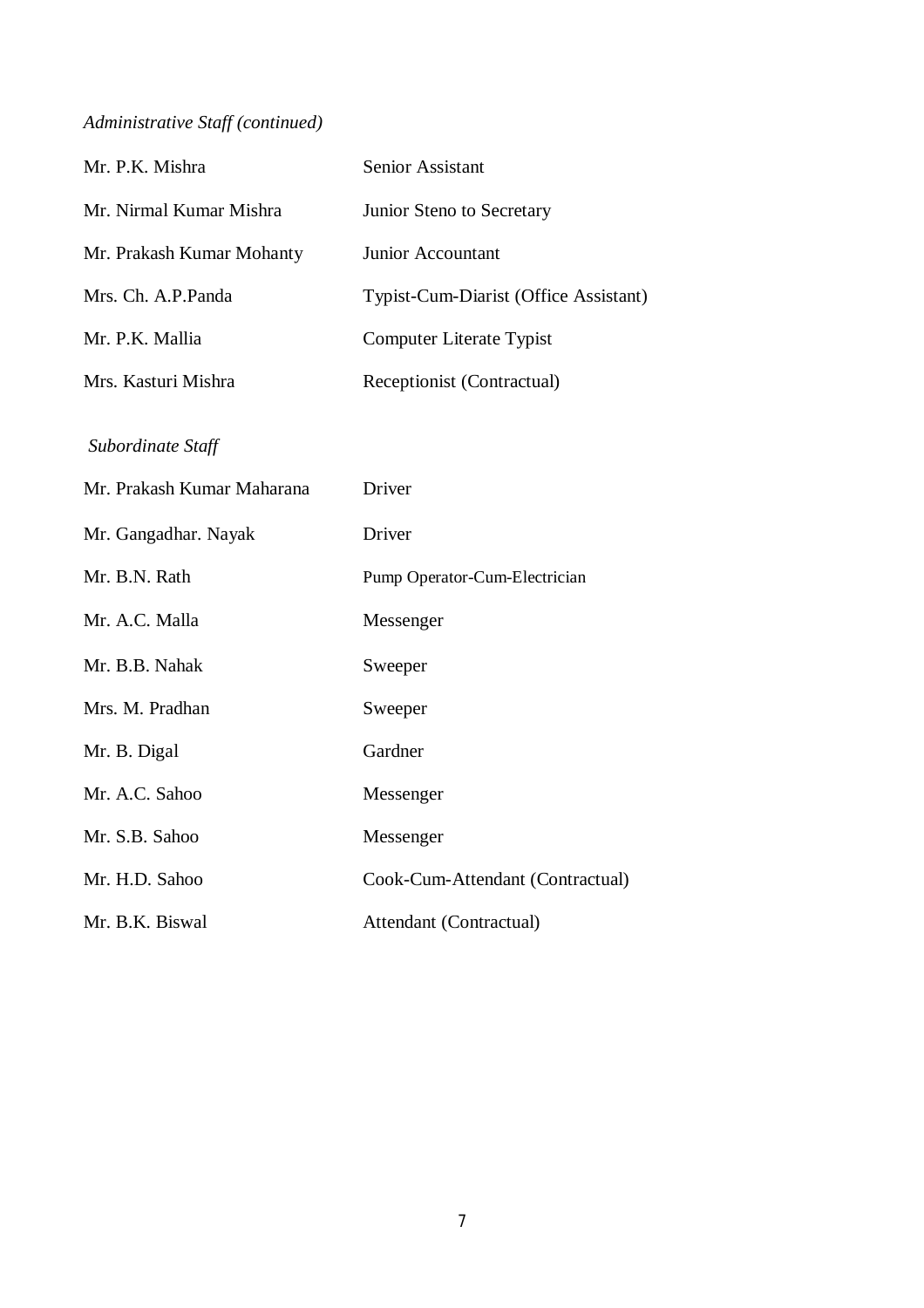#### **Overview**

The Nabakrushna Choudhury Centre for Development Studies (NCDS), established in March 1987, is registered under the Societies Registration Act, 1860. Since its inception, it has been jointly funded by the Indian Council of Social Science Research (ICSSR), Ministry of Human Resource Development, Government of India and the Higher Education Department, Government of Odisha. Focusing on socio-economic research, this institute is the only one of its kind that serves as a policy think tank in the state of Odisha.

NCDS is managed by a Board of Governors (BOG) constituted by the Government of Odisha. The members of the BOG comprise of eminent academicians, Government administrators and nominees of the Government of Odisha and the ICSSR. The objectives, major activities and thrust areas of research are indicated below.

#### *Objectives*

- To undertake and promote research in social sciences and socio-economic problems of India in general and the state of Odisha in particular;
- To provide academic and professional assistance to the departments and agencies of the Government of India and Government of Odisha;
- To provide advisory and consultancy services to the International Bodies, Government of India, Government of Odisha, other educational institutions and organisations, business, trade and industry;
- To collaborate with Universities, particularly those established in Odisha as also with other academic institutions and organisatio0ns in India or abroad for promotion of research and higher learning.

#### *Major Activities*

- Conducting research studies in the field of social science on various aspects of development;
- Providing consultation and professional assistance to the government and other public institutions in formulation of plans and programmes of socio-economic development;
- Conducting seminars, workshops, conferences, training, evaluation and monitoring programmes;
- Conducting Ph.D. programmes and supervising scholars for their doctoral degree in social sciences, particularly in Development Studies.

#### *Some Research Initiatives*

The research studies of NCDS are based on various themes of national and regional importance in the area of socio-economic development. Some of the studies have been sponsored by various state and national bodies or international agencies like Department for International Development (DfID), Finance Commission, Ford Foundation, Indo-Dutch Programme for Alternatives in Development (IDPAD), International Labour Organisation (ILO), National Institute of Rural Development (NIRD), Overseas Development Institute (ODI), Panchayatiraj Department, Planning Commission (Government of India), Planning and Convergence Department (Government of Odisha), Water Resources Department (Government of Odisha), World Bank, United Nations Development Programme (UNDP), and Shastri Indo Canadian Institute (SHARP).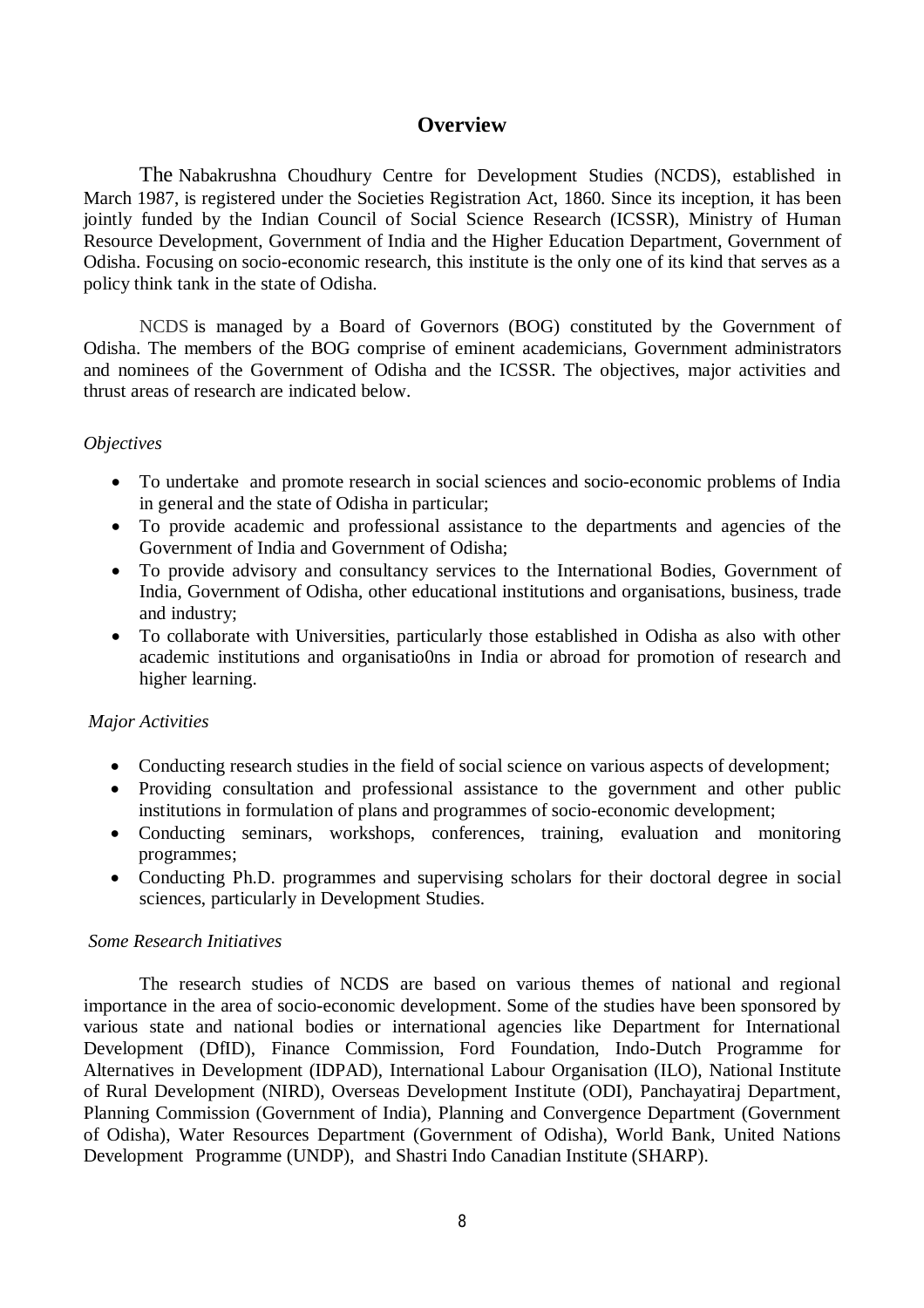Besides, NCDS organises lectures, training programmes, workshops, seminars and conferences for discussion of research findings and exchange of ideas and information among academia, policy makers and others. NCDS has also provided consultancy and assistance to public institutions, particularly State and Central Governments. It has also undertaken monitoring and e valuation studies of various government programmes which helps the concerned bodies in the formulation and implementation of their programmes.

The thrust areas of research studies conducted by NCDS are as follows:

- Development, Displacement and Rehabilitation
- Labour Studies including Child Labour
- Macroeconomic Reforms and the Local Economy
- Natural Resource Management and Analysis
- Poverty studies and analysis
- Sectoral Development Analysis (Agriculture, Industry, Traditional crafts, Informal, and Social Sector among others)
- Social Exclusion and Gender Studies
- State Finances, and Centre-State Financial Relation
- Studies on Disaster Management
- Tribal Development Studies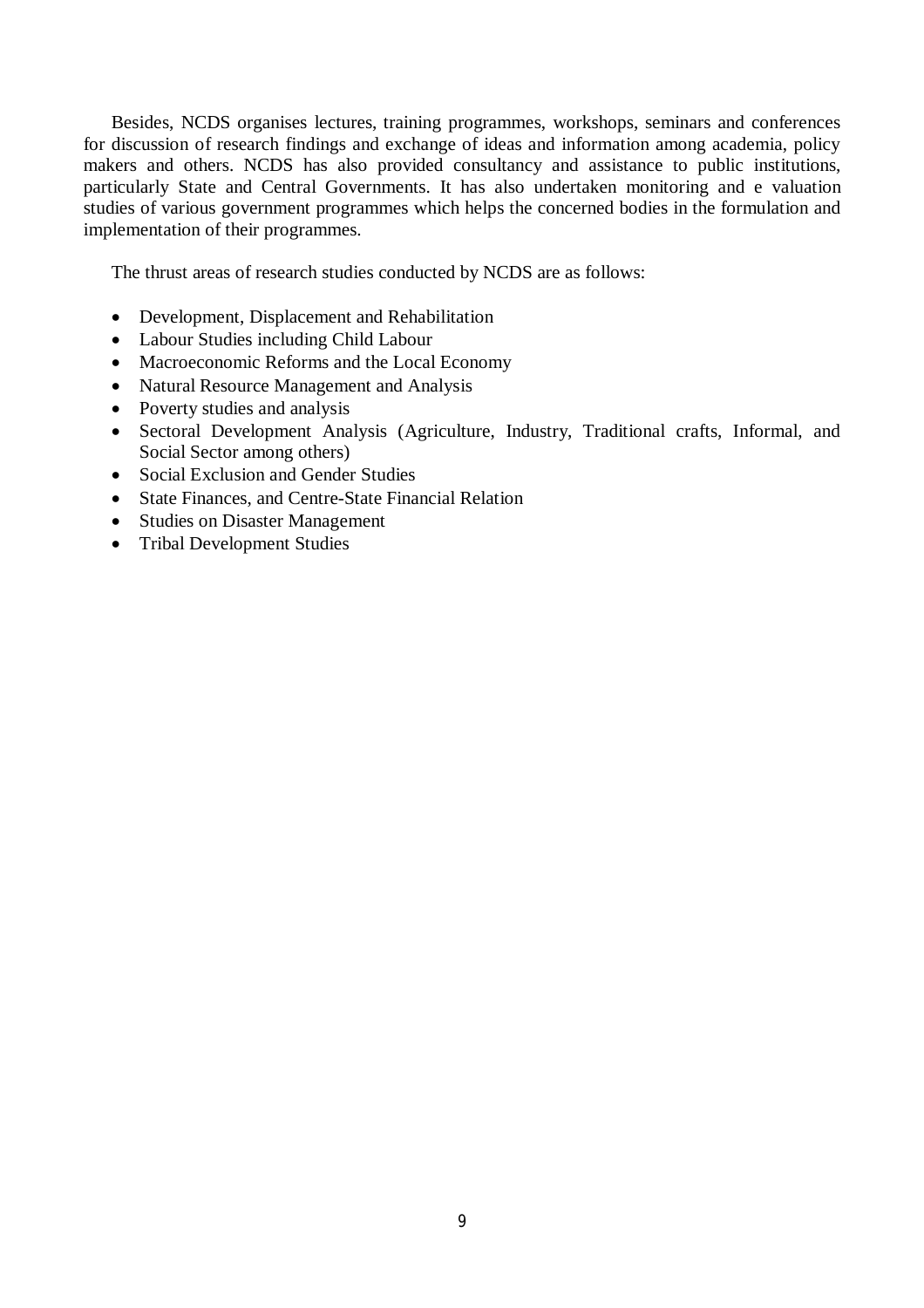## **Infrastructural Facilities**

NCDS is located in the institutional area of Bhubaneswar, on a quite campus; it is nestled between the regional offices of Survey of India and Indira Gandhi National Open University (IGNOU) and is close to the offices of the Centre for Youth and Social Development (CYSD) and the Council for Higher Secondary Education (CHSE). On campus, it houses the main administrative building, the library building and the hostel-cum-guest house.

#### *Administrative Building*

NCDS is reasonably well equipped with all necessary infrastructure and services for undertaking development related applied and theoretical research in social sciences. It has a common computer pool with 12 computers for use of the research scholars and project staffs. The Centre's computer facilities consist of 26 Nos. Of PCs, 3 Laptops, 12 Laser Printers, two colour laser printers, two multi functionaries, five dot matrix printers and one Xerox work Centre. It has two photo copiers, one laser colour printer, and two scanner-fax-printers. The faculty, supporting research staff and the research scholars are provided with unlimited access to Internet facility and personal computers through LAN system. Software package for statistical applications like SPSS have been installed to facilitate research.

#### *Library*

The Centre's Library has acquired around 15000 books in social sciences. The Library also subscribes to 113 social science journals (including 20 foreign journals). It is equipped with computers and photo copy machine. E-library is in the process. The institute updates the available books in e-granthalaya software taken from National Informatics Centre. The library is receiving institutional publications from a number of institutions including different publications of government of India and Government of Odisha. The library is a now a part of ICSSR/NASSDOC initiative to subscribe to JSTOR. It helps scholars to access more than 1000 number of journals with back volumes.

#### *Hostel-cum-Guest House*

The Hostel-cum-Guest House is a two storied separate building constructed in the year 1998 with the fund provided by the Indian Council of Social Science Research (ICSSR) and Government of Odisha. It is well equipped with two furnished air-conditioned guest rooms, a Conference Hall, a dining hall and eight rooms for the Ph.D. Scholars. Besides there are two dormitories with seven beds each. At present all the eight rooms and one dormitory have been provided to the Ph.D. Scholars.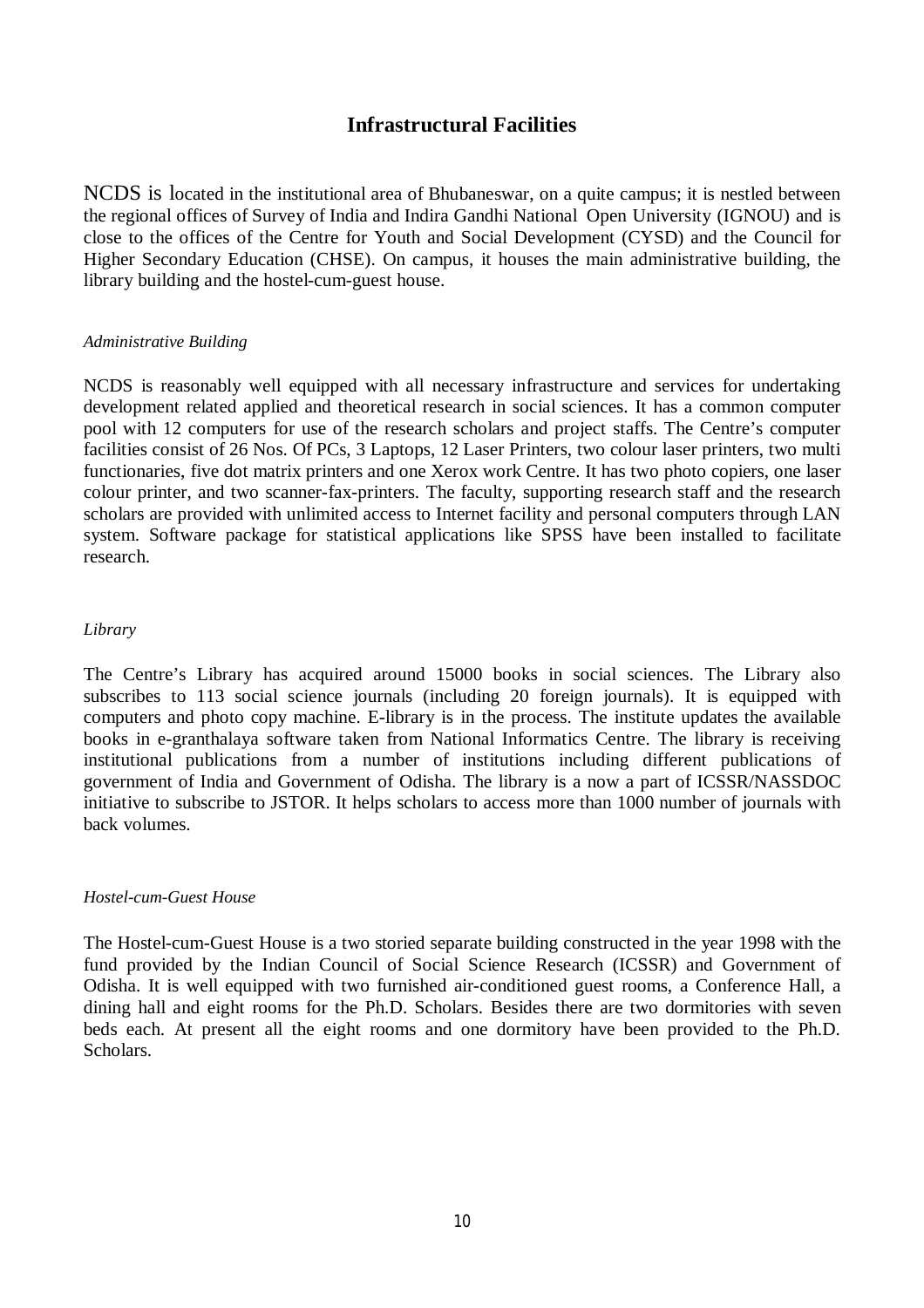#### **Publications**

- C.R. Das, Social Forestry in Odisha: An Extraordinary International Aided Initiative towards Revival and Restoration of Forests, *International Journal of Research and Development- A Management Review*. Vol.4 No.2, pp-28-49, June, 2015.
- C.R. Das, An Insight into the Dynamics of Self Help Groups and Bank Linkage Programme, in S.N.Tripathy (ed) *Dynamics of Self Help Groups, Micro-Finance and Financial Inclusion*, Abhijeet Publications, New Delhi, December, 2015.
- Shibalal Meher, Status and Trend of Financial Inclusion in India: An Inter State Analysis, *Orissa Economic Journal*, Vol.47, No.1, 2015.
- Sarthak Gaurav and Srijit Mishra, Land Ownership and Tenancy in Odisha, in Pulin B. Nayak, Santosh C. Panda and Prasanta K. Pattanaik (eds) *The Economy of Odisha: A Profile*, Oxford University Press, 2016.
- Rashmi Mishra, Role, Stress, Communication and Empowerment, Astrol International Private Ltd., New Delhi, 2016
- Rashmi Mishra, Women Entrepreneurship in India: A Study on their Profile, Motivation, Challenges and Opportunities, *International Journal of Management and Social Science Research Review*, Vol.1, No.17, November, 2015.
- Rashmi Mishra, National Programme for Education of Girls at Elementary Level: A Study of Odisha, *Journal of Indian Institute of Public Administration*, Regional Branch, Odisha, Vol.XVVIII, 2016
- Srijit Mishra, Decomposing Poverty Change: Deciphering Change in Total Population and Beyond, *Review of Income and Wealth*, Vol.61, No.4, pp.799-811, December 2015.
- R.P.Mohanty, Development of the Bonda Highlanders : Basic Useful Ethnographic Knowledge Base for the Development Administrators', in L.K.Mahapatra &BMeera Swain (eds) *Knowledge for Action: A Treatise in Anthropology*, Ashis Publishing House, New Delhi, 2016.
- R. P. Mohanty, Believes and Practices Associated with Preparation and Consumption of Intoxicating Beverages and Their Utility among a Primitive Tribal Community of Eastern India: The Case of Hill Bonda of Odisha, in L.K.Mahapatra & Meera Swain(eds*) Knowledge for Action : A Treatise in Anthropology*, Ashis Publishing House, New Delhi, 2016.
- Larry Summers on behalf of 267 signatories (including Srijit Mishra), Economists' Declaration on Universal Health Coverage, *The Lancet*, 386 2012-13, 2015.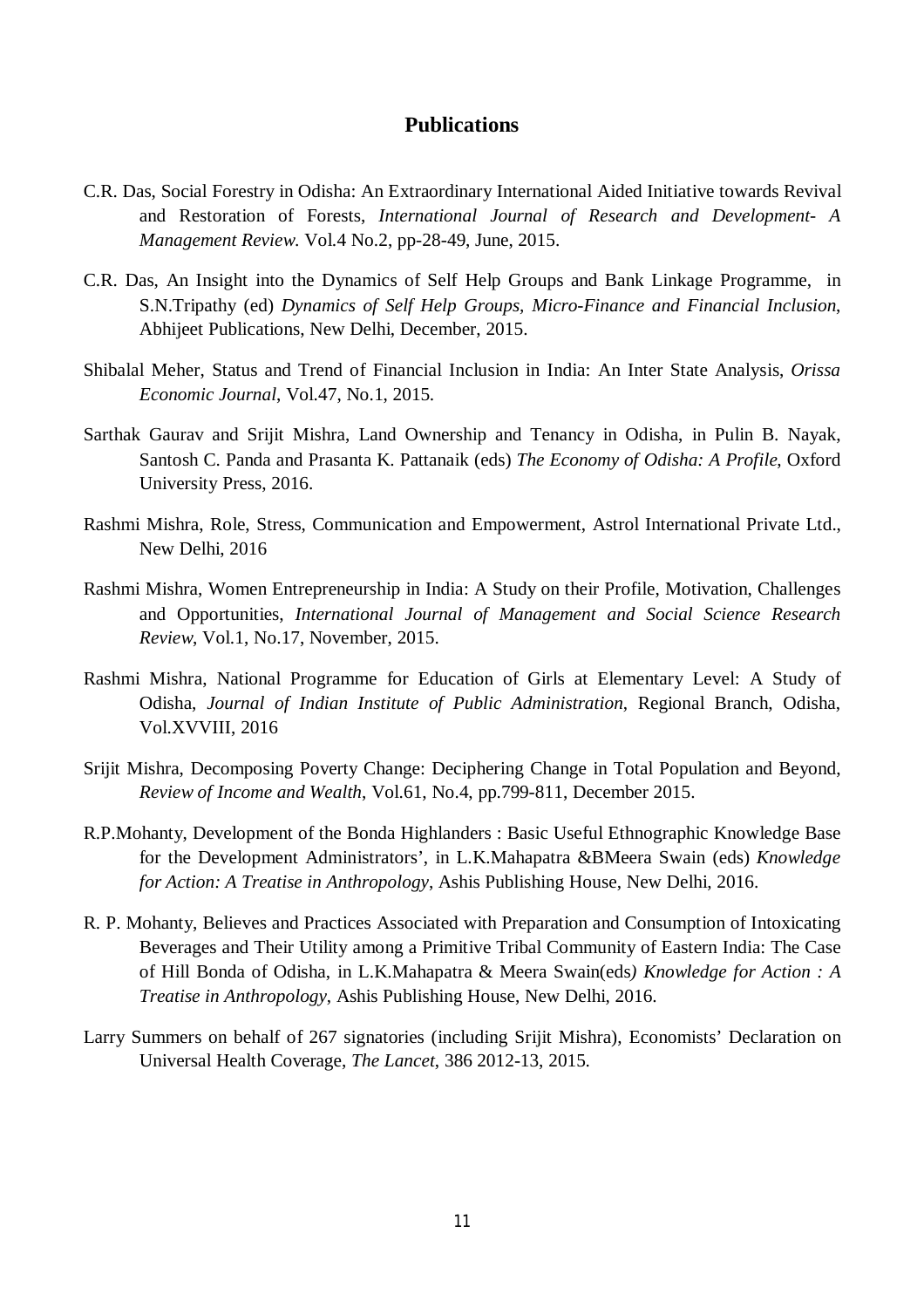# **Research Projects**

### *Completed*

- Prof. Srijit Mishra: Inclusiveness in Human Development in India, sponsored by Global Development Network, Draft submitted 2016
- Prof. R.K. Meher & Dr. C.R. Dash: Third Quarterly Monitoring Report of Rashtriya Madhyamik Shiksha Abhiyan (RMSA) in Odisha (Boudh, Dhenkanal, Khordha, Nayagarh and Puri Districts), sponsored by Govt. of India, MHRD, New Delhi.
- Prof. R.K. Meher & Dr. C.R. Dash: Fourth Quarterly Monitoring Report of Rashtriya Madhyamik Shiksha Abhiyan (RMSA) in Odisha (Ganjam, Gajapati, Kondhamal and Rayagada Districts), sponsored by Govt. of India, MHRD, New Delhi.
- Dr. S. Meher & Mr. B. Patra: Regular Monitoring of Rural Development Programmes 2015- 16 (phase I) for the districts of East Singhbhum, Khunti and Saraikela Kharasawan of Jharkhand State, funded by Ministry of Rural Development, Govt. of India. (Separate reports have been prepared for each district).
- Dr. S. Meher & Mr. B. Patra: Regular Monitoring of Rural Development Programmes 2015- 16 (phase II) for the districts of Malda, Murshidabad and Dakshin Dinajpur of West Bengal, funded by Ministry of Rural Development, Govt. of India. (Separate reports have been prepared for each district)
- Dr. S. Meher: Social Impact Assessment of Water Pipeline Corridor of Ultra Mega Power Project (UMPP) in Jharsuguda district of Odisha, sponsored by Social Impact Assessment (SIA) Unit of NCDS.

#### *On-Going*

- Prof. Srijit Mishra, Dr. HSK Nathan and Dr. L Hari: Analysing Poverty Change in India: Decomposition, Inclusiveness and Multidimensional Nutritional Deprivation, sponsored by Indian Council of Social Science Research (ICSSR), New Delhi.
- Prof. R.K. Meher: State Market Economy and the Eco-system People of India in a Globalized World: The Case of Mineral based Industrialization in Odisha under LPG, Development Model (Draft report writing work in progress), funded by Indian Council of Social Science Research (ICSSR), New Delhi.
- Dr. (Mrs.) R. Mishra: Evaluation Study on Integrated Low Cost Sanitation Scheme (ILCSS) in Odisha, sponsored by Planning and Convergence Department, Government of Odisha.

#### *Proposals Submitted to External Agencies for Funding*

- Prof. Srijit Mishra: Comprehensive Revival of Millets in Adivasi Areas of Southern Odisha, submitted to Department of Agriculture and Farmers Empowerment, Government of Odisha.
- Dr. (Mrs.) R. Mishra: A Comparative Study of Higher Education in Odisha and Gujarat: Issues relating to Governance, Access, Equity and Quality, submitted to ICSSR, New Delhi.
- Dr. (Mrs.) R. Mishra: A proposal on Child Rights and Child Education in Odisha, submitted to National Commission for Protection of Child Rights (NCPCR), New Delhi.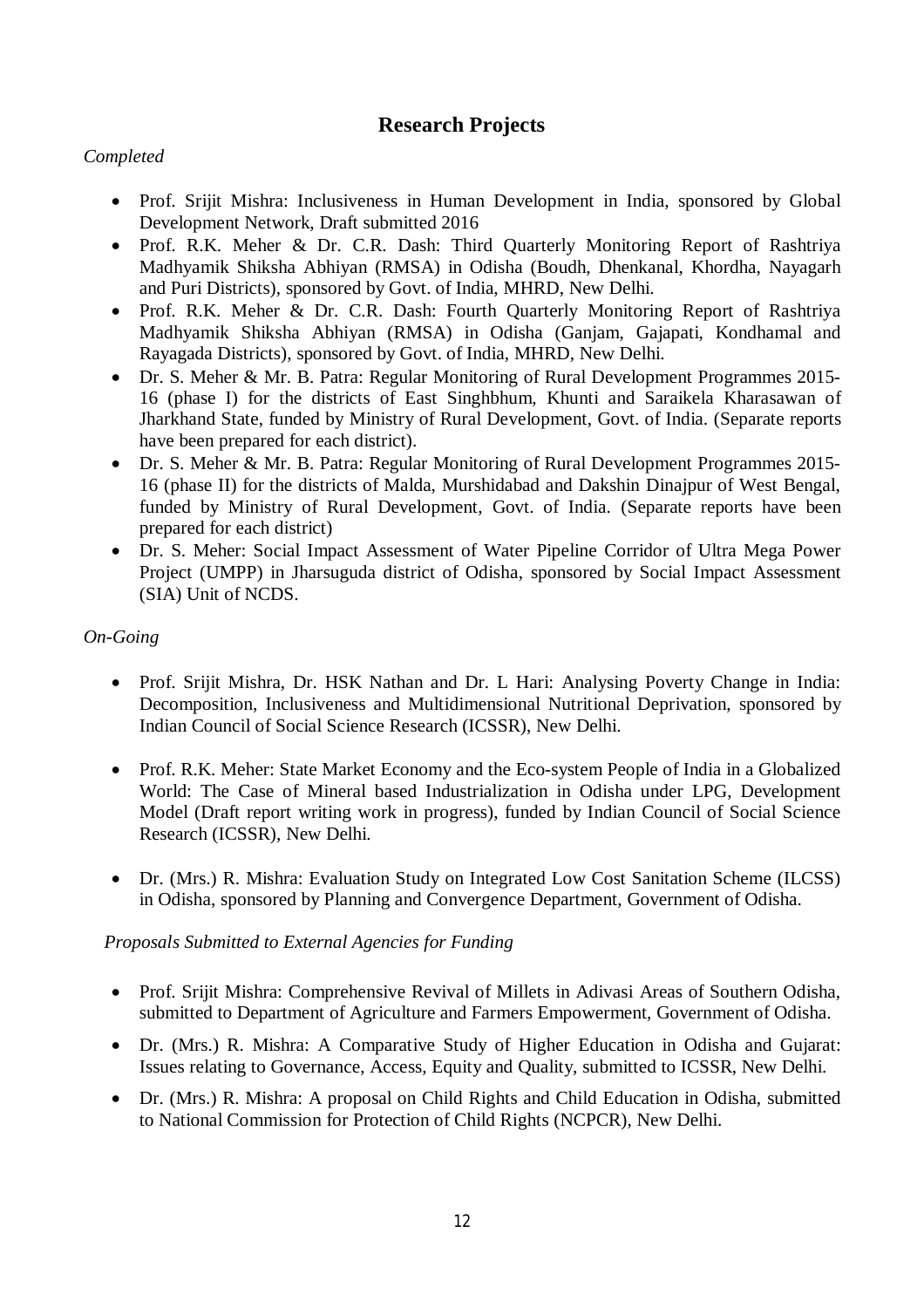## **Seminars/Workshops**

#### *Nabakrushna Choudhury Memorial Lecturer*

17.02.2015 Dr. Harsh Kumar Bhanwala, Chairman, National Bank for Agriculture and Rural Development (NABARD) has delivered the Nabakrushna Choudhury Memorial Lecture on "Challenges in Financing Small and Marginal Farmers in India with Special Reference to Eastern India".



#### *Discussion/Consultation*

- 12.12.2015 Panel Discussion on "Universal Health Coverage." The Panellists for this were Dr. Prabir Chatterjee, Director, State Health Resource Centre, Chhattisgarh, Dr. PKB Patnaik, Joint Director, Non Communicable Diseases, Government of Odisha and Mr. Jaganath Chatterjee, Health Activist. This was moderated by Prof. Srijit Mishra.
- 27.1.2016. Consultation Meeting on "Comprehensive Revival of Millets: Securing Nutrition & Surviving Droughts in Southern Odisha". This was chaired by Mr. R. Balakrishnan, Development Commissioner-cum-Additional Chief Secretary, Planning and Convergence Department, Government of Odisha and Chairman, NCDS.
- 29.3.2016 Discussion on "Revival of Millets Programme of Government of Odisha." Representatives of Civil Society attended the meeting. This was moderated by Prof. Radhamohan and Prof Srijit Mishra

*Workshops / Training Programme*

28.12.2015 to 01.01.2016 Training Programme on "Enhancing Employability of Youth Through Skill Development", sponsored by VV Giri National Labour Institute, Noida.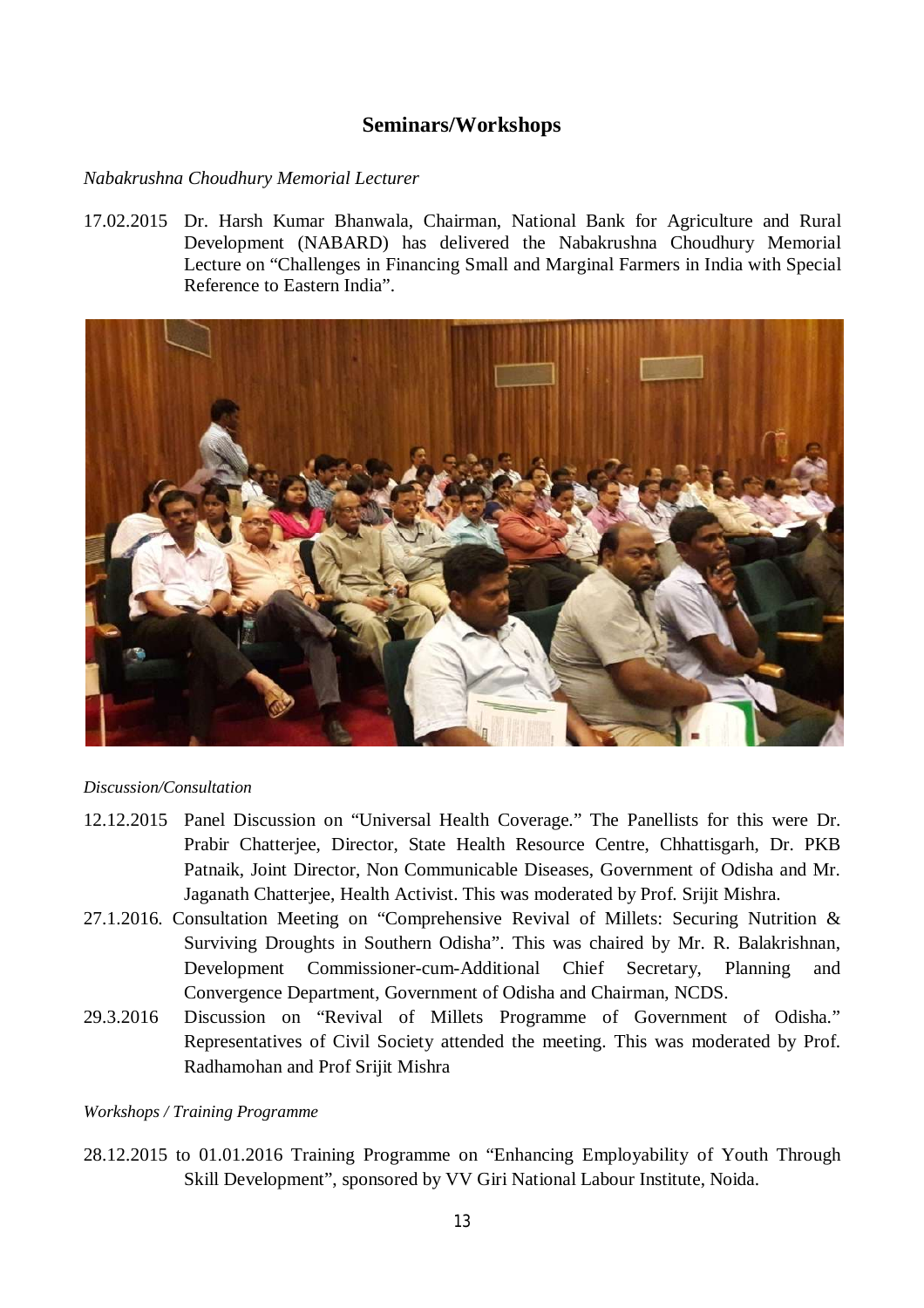- 29.01.2016 Workshop in collaboration with Higher Education Department, Government. of Odisha to determine the aims, objectives and modalities of functioning of the proposed Odia Open University
- 13-19.03.2016NCDS organized a Research Methodology workshop for Research Scholars, sponsored by ICSSR

#### *Seminars/Lecturers/Talks*

- 23.09.2015 Dr. Michitaro Oka, Meiji University, Japan delivered a Lecture on "Kayami Arrangement in Gujarat Villages".
- 03.10.2015 Prof. Arun Kumar Patnaik, Professor of Political Science, University of Hyderabad delivered a Lecture on "Dialogue, Sacrifice and Reconciliation: A Case Study of Kandhamal Violence in Odisha"
- 03.11.2015 Dr. Wu Xiadong, Institute of Ethnic Literature, Chinese Academy of Social Sciences, Beijing delivered a Lecture on "The Comparative Study of Ancient Chinese & Indian Universal Views and the Myths of the Sun and the Moon".
- 07.11.2015 Dr. Unmesh Patnaik, Asst. Professor, TISS, Mumbai delivered a Seminar on "Effect of Developmental Interventions on Adoptive Capacity of Households to deal with Natural Disasters' on 7.11.2015.
- 20.11.2015 Prof. Arun Kumar Patnaik, Professor of Political Science, University of Hyderabad delivered a Seminar on "Ambedkar's Defense of Democracy' on 20.11.2015.
- xx.xx.2015 Dr. Hippu Salk Kristle Nathan, Asst. Professor, National Institute of Advanced Studies, Bangalore delivered a Seminar on "Energy Access & Energy Poverty: Some Concepts and Insights on Measurements".
- 21.12.2015 Prof. Mala Ramanathan, Sree Chitra Tirumal Institute for Medical Science & Technology, Trivandrum delivered a Seminar on "Research Ethics for Social Scientists Working in Human Subjects".
- 26.12.2015 Prof. S.N. Choudhury, Professor of Rajiv Gandhi Chair, Barkatullah University, Bhopal delivered a Lecture on "Tribal Movement in India".
- 28.12.2015 Prof. Udaya Shankar Mishra, Centre for Development Studies, Trivandrum delivered a Seminar on "Welfare Comparison with Multi Dimensional Well Being Indicators".
- 02.02.2016 Dr. Chandra Sekhar Bahinipati, Assistant Professor, Gujarat Institute of Development Research, Ahmedabad delivered a Seminar on "Should Resource Efficient Technologies be subsidized in Water Scarce Region? A Study of Micro-Irrigation in Gujarat, Western India".
- 09.02.2016 Prof. Madhusudan Ghosh, Department of Economics & Politics, Visva Bharati University, Shantiniketan delivered a Lecture on "Food Security in India".
- 15.02.2016 Dr. Pradeep Nayak, Fellow, Indian Institute of Advanced Study, Shimla.delivered a Lecture on "Towards Guaranteeing Land Titling (Secure Property Rights) in India: An Exploration".
- 20.02.2016 Dr. Satyananda Sahoo, Director, Development Research Group, Department of Economic & Policy Research, Reserve Bank of India, Mumbai delivered a Lecture on "Formulation of Monetary Policy and Monetary Fiscal Interface" .
- 27.02.2016 Prof. Rajvir Sharma, Maharaja Aggressive Institute of Management Studies, New Delhi delivered a Talk on "How should a Scholar Evaluate Oneself".
- 22.03.2016 Dr. Itishree Padhi, Former Post Doctoral Fellow, NCDS delivered a Seminar on "Role-Conflict and Domestic Violence: A Comparative Study between Two Dalit (Bauri) Communities of Odisha".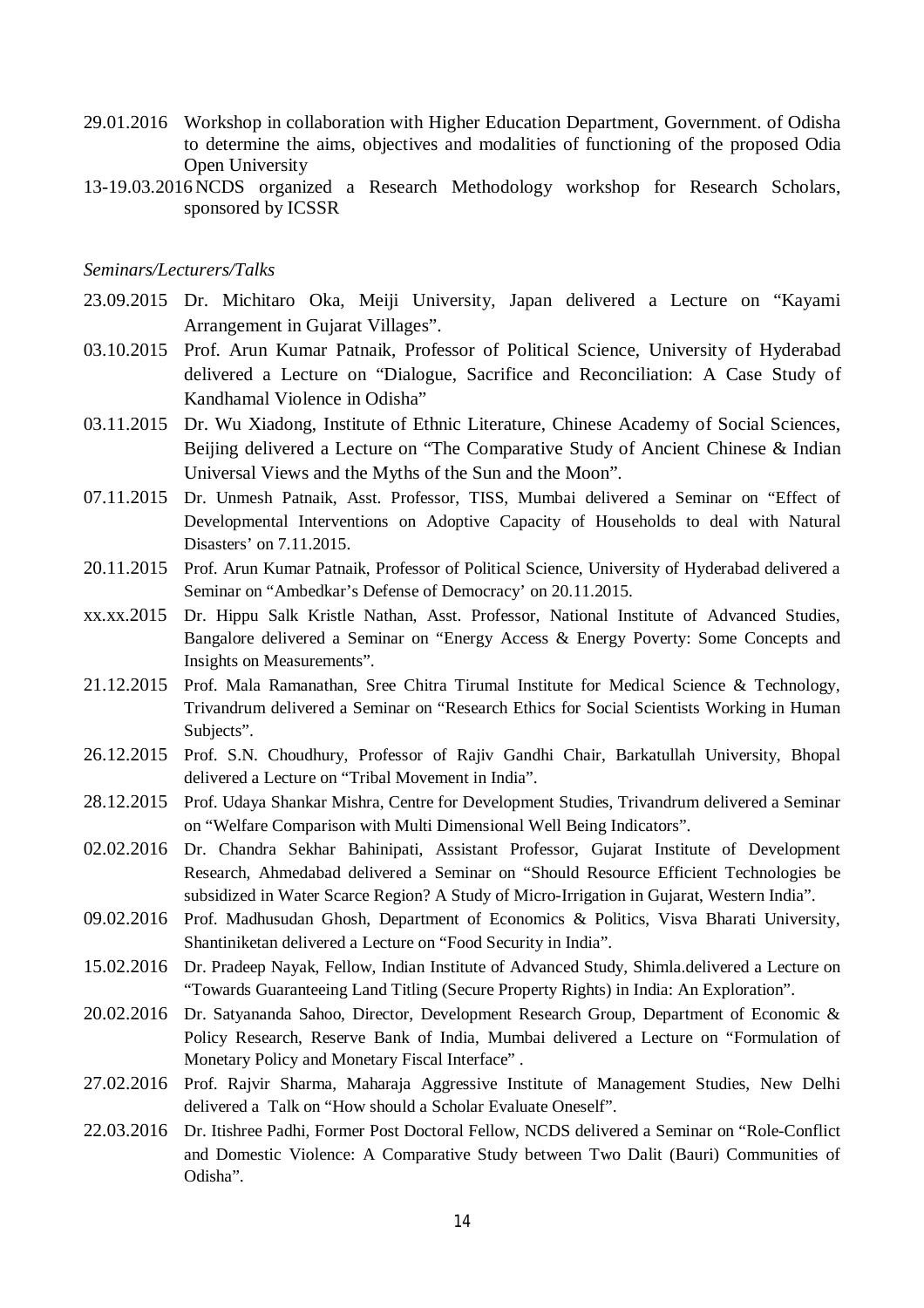### **Papers/Presentations in Outside Academic Forums**

- Sitaram Behera, UGC-JRF, presented a paper "Impact of Globalisation on Craft Artisans of Odisha and the state of living of Bell-Metal Workers in Odisha" at the 41st All India Sociological Conference, 27-29 December, 2015, KIIT, Bhubaneswar.
- Doleswar Bhoi, ICSSR Doctoral Fellow presented a paper "Implementation of Right to Education Act in Odisha: Some Issues" at the National Seminar on "Implementation of Educational Policies and Programmes in India ", held in M.P. Institute of Social Science Research (An ICSSR Institute), Ujjain-456010
- C.R. Das presented a paper "Strategy for Women Development- Issues and Concerns in India (with Special reference to Odisha)", in the UGC Sponsored National Seminar On "Women Empowerment: Dimensions & Problems", organised by Science College (Autonomous) Hinjilicut, Ganjam on 12 January, 2016.
- Smita Malik, ICSSR Doctoral Fellow presented a paper "From Sustainable Subsistence to Livelihood Insecurity: A Sociological Study of Impact of Climate Change on Tribal Livelihood", in ICSSR Sponsored two day National Seminar on 'Reconstructing Development and its Discontents in India: Problems, Paradoxes and Possibilities", 14-15 November, 2015, Dept. of Sociology, Ravenshaw University.
- Smita Malik, ICSSR Doctoral Fellow presented a paper "Impact of Climate Change on Tribal Livelihood: A Study", at the  $41<sup>st</sup>$  All India Sociological Conference, 27-29 December, 2015, KIIT, Bhubaneswar.
- Sunil Kumar Mallik, UGC-JRF, presented a paper "The Participation of Elected Women Representatives in the Functioning of PRIs : A Comparative Study of Coastal and Non-Coastal Districts of Odisha" at the 41<sup>st</sup> All India Sociological Conference, 27-29 December, 2015, KIIT, Bhubaneswar.
- Shibalal Meher presented a paper "The Dynamic Causal Relationship between Electricity Consumption and Economic Growth: Empirical Evidence from Odisha", in the Indian Econometric Conference, organized by Indian Institute of Management, Kozhikode, 4-6 January, 2016.
- Shibalal Meher's paper "Convergence or Divergence of Income? An Interregional Analysis in India during Post Reform Period", is accepted for presentation in the Odisha Economics Conference, organized by Gandhi Institute of Engineering and Technology, Gunupur, Rayagada district, 13-14 February 2016.
- R.K. Meher presented a paper "Mineral-based Industrial Development and the Growing Displacement and Marginalisation Problems of Ecosystem People in Post reform India-The Case of Odisha", in the Plenary held at KIIT University, Bhubaneswar, 27-29, December, 2015.
- Rashmi Mishra presented a paper "Learning Achievement in Primary Education: A Study on Scheduled Caste and Scheduled Tribe Students in Odisha", in All India Sociological Conference at Bhubaneswar, 27-29, December, 2015.
- Rashmi Mishra presented a paper "Higher Education Leadership Forum under U.S.-India Twentyfour Century Knowledge Initiative", held on 11-12 Jan. 2016, Mumbai.
- Srijit Mishra, presented a keynote paper "Nature, Extent, Causes and Issues in Agricultural Distress", in the Founder's Day Seminar of NABARD on 12.07. 2015.
- Srijit Mishra, presented a paper "Farmers' Suicide in India, 1995-2012: Measurement and Interpretation", in the Annual Meeting of Allieded Social Sciences Association, San Francisco, USA, on 04.01.2016.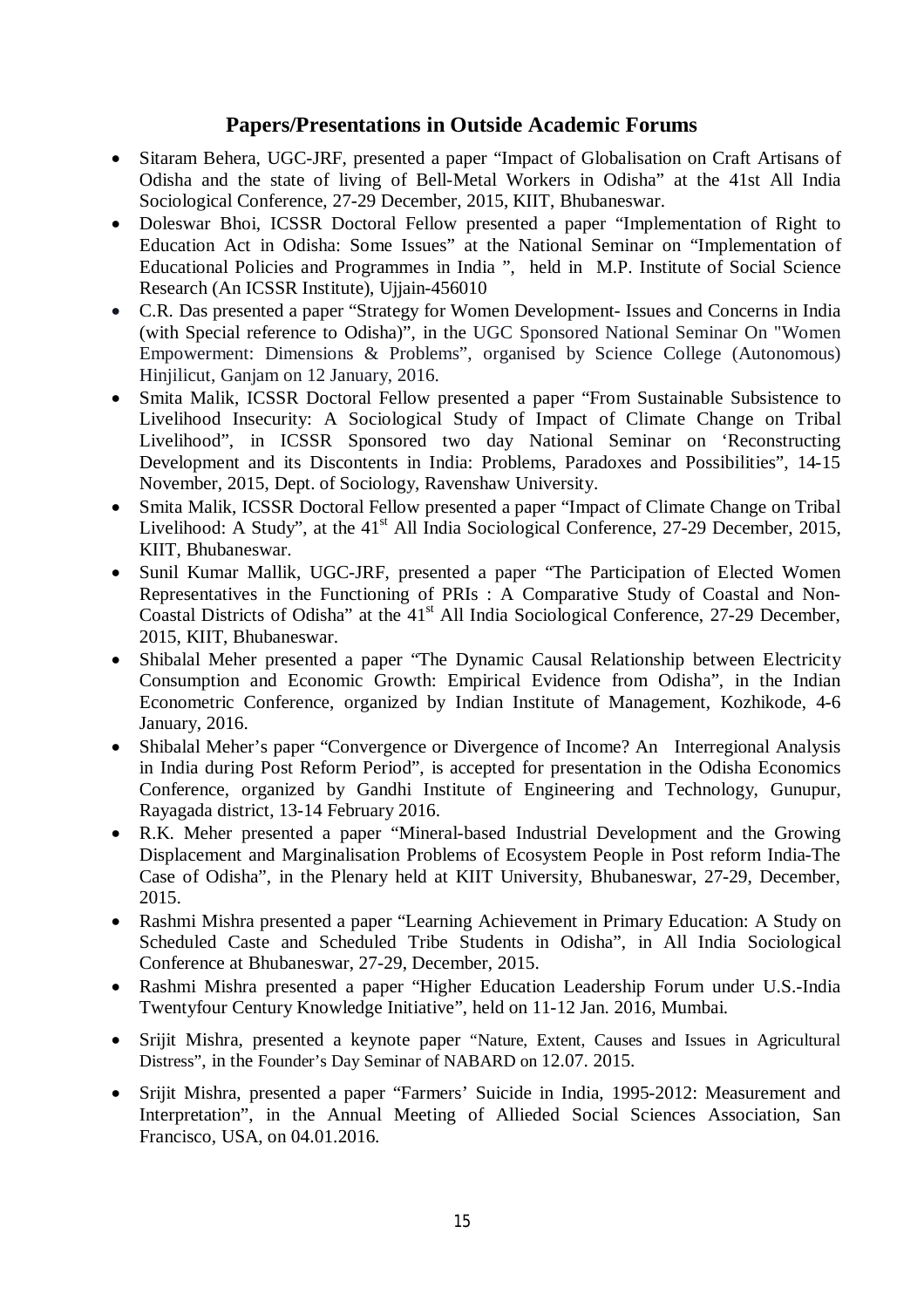- B.P. Mohapatra, ICSSR Doctoral Fellow presented a paper "Tribal Livelihood: Its Sustainability in the Present Context of Development Paradigm" in ICSSR Sponsored two day National Seminar on 'Reconstructing Development and its Discontents in India: Problems, Paradoxes and Possibilities", 14-15 November, 2015, Dept. of Sociology, Ravenshaw University.
- B.P. Mohapatra, ICSSR Doctoral Fellow presented a paper "Tribal and their Livelihood: A Micro Level Study in Koraput, Odisha" in ICSSR Sponsored two day National Seminar on 'Affirmative Action and Social Inclusion of Marginalised: Condrums and Opportunities in India", 17-18 December, 2015, MPISSR, Ujjain, MP
- B.P. Mohapatra, ICSSR Doctoral Fellow presented a paper "Pre and Post Livelihood Condition of Project Affected Peoples by Uppar Kolab Dam Project in Koraput District of Odisha: A Study of Project Affected Village." in 41<sup>st</sup> All India Sociological Conference, 27-29 December, 2015, KIIT, Bhubaneswar.
- B.P. Mohapatra, ICSSR Doctoral Fellow presented a paper "Exploring Tribal Livelihood in Globalised Era:A Case Study in Koraput, Odisha" in two days National Seminar on "Marginalisation and Development: Issues and Concerns", 2-3 March, 2016, Dept. of Anthropology & MSW Programme, Sambalpur University.
- B.P. Mohapatra, ICSSR Doctoral Fellow presented a paper "Livelihood Status among Marginalised Community: A Study on Parajapondi Village of Koraput District, Odisha" UGC-CPE Sponsored National seminar on "Current Issues in Rural Livelihood", 5<sup>th</sup> March, 2016, Bankura Christian College, Bankura, West Bengal.
- Sasmita Ojha, ICSSR Doctoral Fellow presented a paper "Maternal Health Care of Tribal women-Need of the Hour" in ICSSR Sponsored two day National Seminar on 'Reconstructing Development and its Discontents in India: Problems, Paradoxes and Possibilities", 14-15 November, 2015, Dept. of Sociology, Ravenshaw University.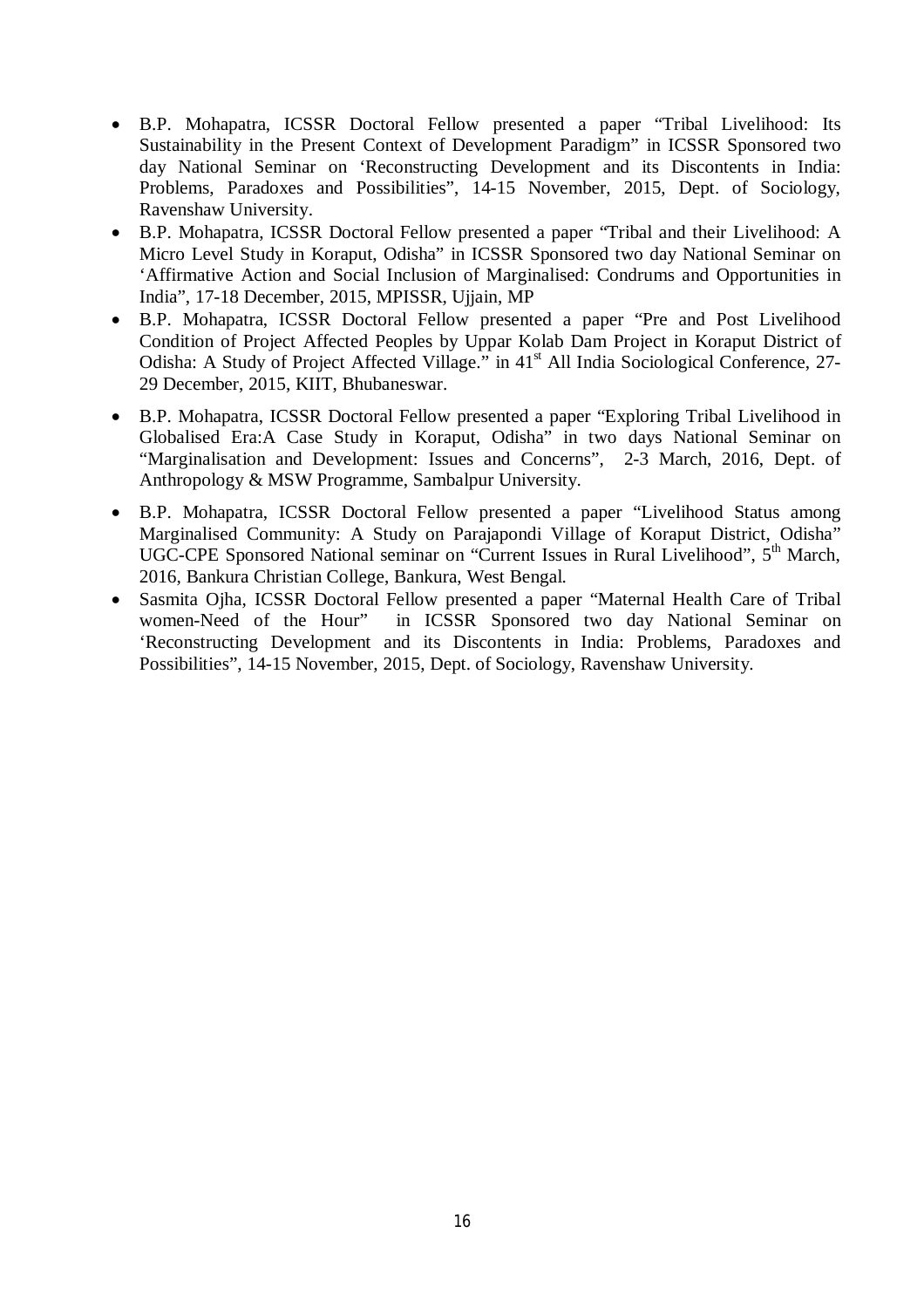### **State SIA Unit**

The Revenue and Disaster Management Department, Government of Odisha, has set up the State SIA (Social Impact Assessment) Unit at NCDS in the current year for conducting Social Impact Assessment studies as per the provisions under the Right to Fair Compensation and Transparency in Land Acquisition, Rehabilitation and Resettlement Act 2013.

After the formation of the unit, Prof. R. K. Meher, Professor of Industrial Sociology has been entrusted to work as the Coordinator of this unit. Application were invited applications from different agencies to take up SIA studies and based on an evaluation has empanelled 19 of them. In 2015-16, 14 studies have been assigned to different agencies, as indicated below.

| S1.              | Study details                                                                | Agency             |
|------------------|------------------------------------------------------------------------------|--------------------|
| No.              |                                                                              |                    |
| 1.               | Land Acquisition for MGR Corridor of UMPP Sundargarh.                        | Arkitechno         |
| 2.               | Land Acquisition for Water Pipeline Corridor of UMPP in Sambalpur District.  | <b>RAC</b>         |
| 3.               | Land Acquisition for Water Pipeline Corridor of UMPP in Jharsuguda District. | <b>NCDS</b>        |
| $\overline{4}$ . | Land Acquisition for Water Pipeline Corridor of UMPP in Sundargarh District. | <b>IRDMS</b>       |
| 5.               | Land Acquisition for Khurdha Road- Bolangir New BG Rail Link Project in      | Kartabya           |
|                  | Nayagarh District.                                                           |                    |
| 6.               | Land Acquisition for Vijaywada-Ranchi Corridor Road in Deogarh and Angul     | <b>ERA</b>         |
|                  | Districts.                                                                   | Consultancy        |
| 7.               | Land Acquisition for widening of two-lane road to four lane road from        | <b>DCOR</b>        |
|                  | Bankibahal to Kanika railway siding in Sundergarh district.                  | Consulting         |
| 8.               | Land Acquisition for Construction of Sambalpur-Talcher Doubling Railway      | <b>ARDCOS</b>      |
|                  | Line.                                                                        |                    |
| 9.               | Land Acquisition for construction of Talcher-Bimalagarh New B.G.Rail Link    | <b>CTRAN</b>       |
|                  | Project under Angul district.                                                |                    |
| 10.              | Land Acquisition for Clean Coal Corridor of Basundhara Washery.              | <b>ANM Pvt Ltd</b> |
| 11.              | Land Acquisition for construction of Talcher- Sambalpur Doubling Rail Link   | <b>RICOR</b>       |
|                  | Project in Angul District.                                                   |                    |
| 12.              | Land Acquisition for construction of Sambalpur-Titlagarh Doubling Railway    | <b>COATS</b>       |
|                  | Link Project in Bolangir District.                                           |                    |
| 13.              | Land Acquisition for Construction of Bansapani-Daitari-Tomka-Jakhapura       | <b>AMS</b>         |
|                  | Doubling Railway Project.                                                    |                    |
| 14.              | Land Acquisition for construction of Sambalpur-Titlagarh Doubling Railway    | <b>ISED</b>        |
|                  | Link Project in Bargarh District.                                            |                    |

Studies given to Empanelled Agencies (up to March 2016)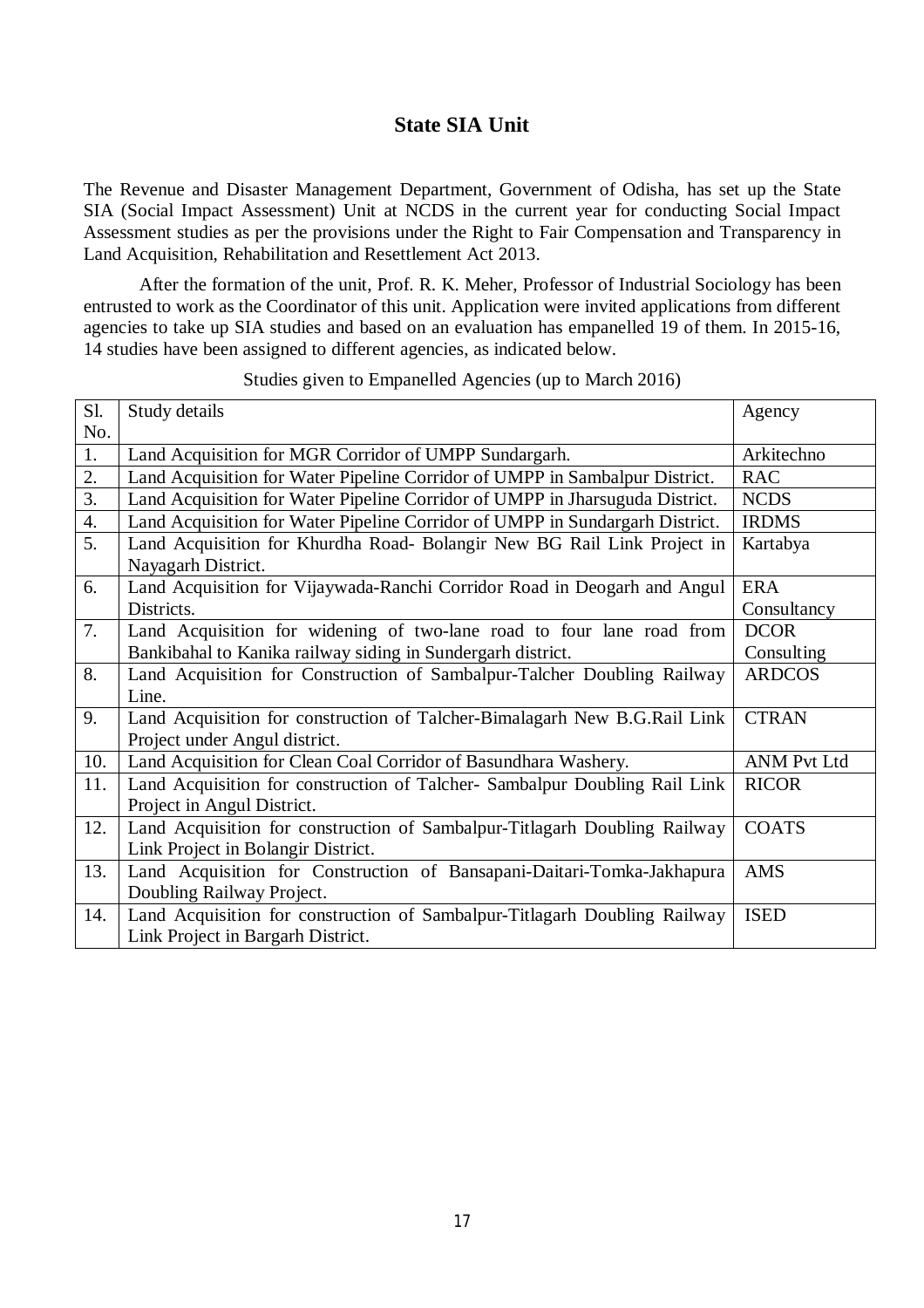#### **Centre for Census Studies and Application**

Eastern India's first and only census data workstation (named as, Centre for Census Studies and Application) was opened at the Nabakrushna Choudhury Centre for Development Studies (NCDS), Bhubaneswar on 31<sup>st</sup> May 2014, which will now enable students and researchers from Odisha and its neighbouring regions to analyze the extensive census data and derive their own conclusions.

The Centre for Census Studies and Application at the Nabakrushna Choudhury Centre for Development Studies is a collaborative effort by the Office of the Registrar General and Census Commissioner of India and the Nabakrushna Choudhury Centre for Development Studies. While the census organization does publish important summary indicators and tables from the data collected, the massive data at the unit level have huge potential for in-depth analysis of social-economicdemographic conditions of India's population. In order to allow the use of this valuable data, it was proposed by the Office of the Registrar General and Census Commissioner to permit access to researchers to the micro-data at designated centres in a manner that would not reveal the identities of individuals on whom the information is collected. The fifth such centre has been established at the NCDS with a grant from the Office of the Registrar General and Census Commissioner.

The centre is located on the first floor of the NCDS administrative building. This has one server and four terminals for use of researchers. Appropriate software for analysis has also been provided. The 1991, 2001 and 2011 census data have been loaded on the computers. A Steering Committee consisting of members of the NCDS faculty and officers from the Office of the Director, Census Operations, Odisha oversees the functioning of the centre. Dr. Shibalal Meher is now acting as its Coordinator.

Mr. J. K. Bhantia (former Chief Secretary, Government of Maharashtra and former Registrar General, Government of India) and other officials from UNFPA, Bhubaneswar and Directorate of Census Operations, Odisha, Bhubaneswar have jointly visited the work station on 15.07.2016 and held a meeting with the Director. It was decided in the meeting that the officials of Directorate of Census Operations and NCDS will meet at regular intervals to make the work station more vibrant. With the financial support from UNFPA, more studies relating to Population and Demography will be taken up.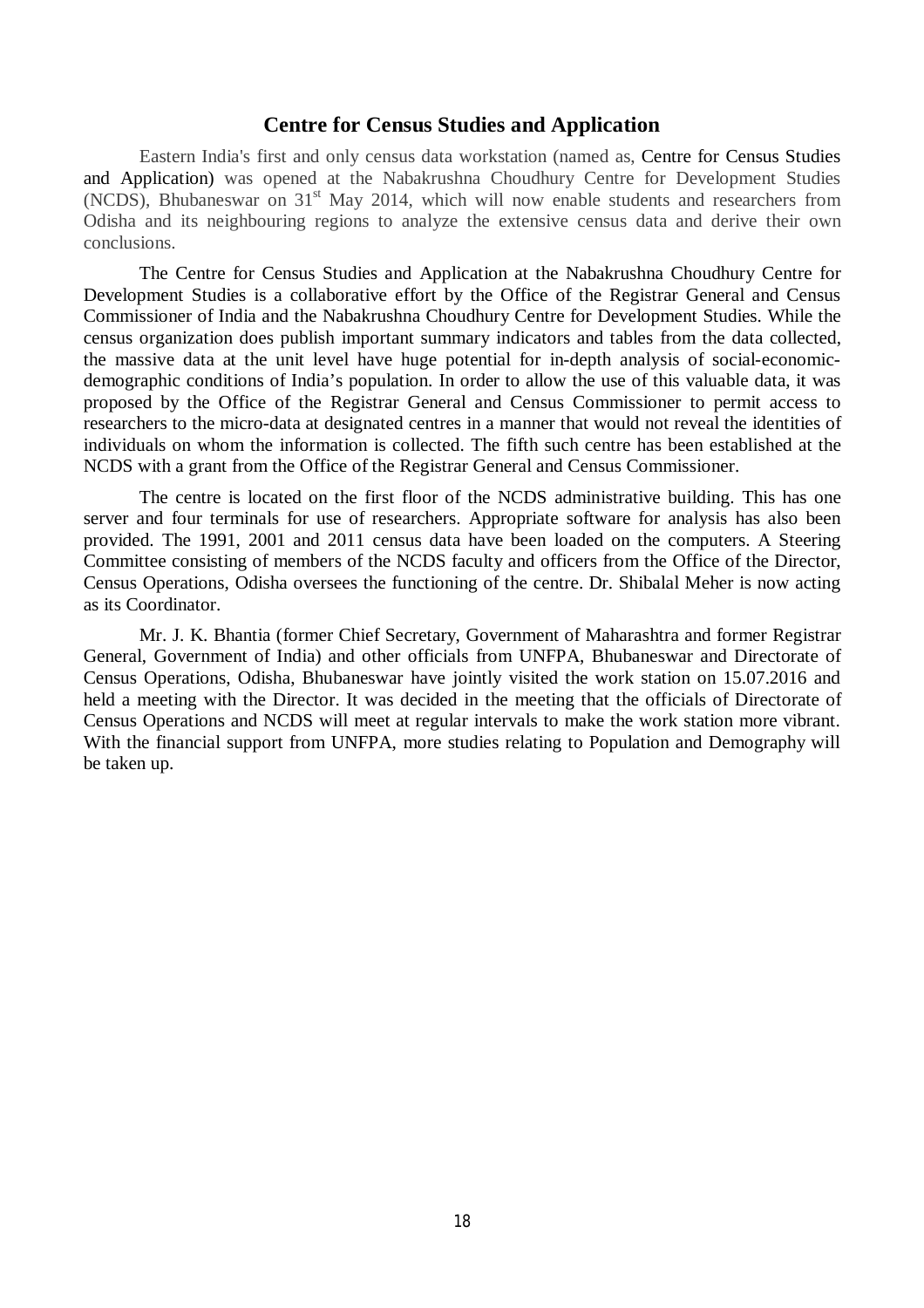#### **AISHE State Unit**

Higher education is of vital importance for the country, as it is a powerful tool to build knowledge-based society of the 21st Century. India possesses a highly developed higher education system which offers facility of education and training in almost all aspects of human creative and intellectual endeavours: arts and humanities; natural, mathematical and social sciences, engineering; medicine; dentistry; agriculture; education; law; commerce and management; music and performing arts; national and foreign languages; culture; communications etc.

Ministry of Human Resource Development (MHRD),GoI initiated an All India Survey on Higher Education (AISHE) in the year 2011 under a new plan Scheme Higher Education Statistics and Public Information System (HESPIS) across the States to build a robust database and to assess the correct picture of Higher Education in the country.

The main objectives of the survey are to (i) identify and capture all the institutions of higher learning in the country (ii) collect the data from all the higher education institutions on various aspects of higher education. The survey is an ambitious step towards gathering relevant statistics that could guide governments in States and Centres in devising future policies. The AISHE 2015-16 was launched by Hon'ble Minister HRD at New Delhi on 21.12.2015.The Minister suggested that State Universities in conjunction with regulatory bodies like AICTE should strive to update curriculum which may include industry participation, use of ICT enabled education, collaboration with international organisations to make education more dynamic and increase employability. The Minister congratulated the efforts of AISHE State Unit, Odisha along with Gujarat and Karnataka and suggested the other States to replicate the best practices undertaken by these States. The Survey highlighted the overall enrolment in higher education has increased from 27.5 million in 2010-2011 to 33.3 million in 2014-15. During the period the Gross Enrolment Ratio which is the ratio of enrolment of higher education to population in the eligible age group (18-23) years increased from 19.4% to 23.6 %. In the State of Odisha the GER increased from 16.1% to 17.5%.

The survey covered all the Institutions in Odisha as well as the country engaged in imparting the higher education. In Odisha, there has been a significant growth in Higher Education system with 25 Universities/Institution of National Imortance,1076 Colleges and 259 Stand Alone Institutions

(DTET, SCERT, Nursing , Institutes under Ministries and PGDM Institutes) imparting knowledge in the State. Data are being collected on several parameters such as teachers, student enrolment, programmes, examination results, education finance, infrastructure etc. Indicators of educational development such as Institution Density, Gross Enrolment Ratio, Pupil Teacher Ratio, Gender Parity Index etc. are calculated from the data collected through AISHE. The report gives a comprehensive picture on the status of Higher Education in the State, useful for policy making and to accomplice a higher growth in Higher Education in the State with greater access, equity and quality. Dr. Rashmi Mishra is acting as the State Nodal officer.

Dr. Rashmi Mishra, State Nodal Officer Delivering a



Speech on AISHE at Vigyan Bhawan, New Delhi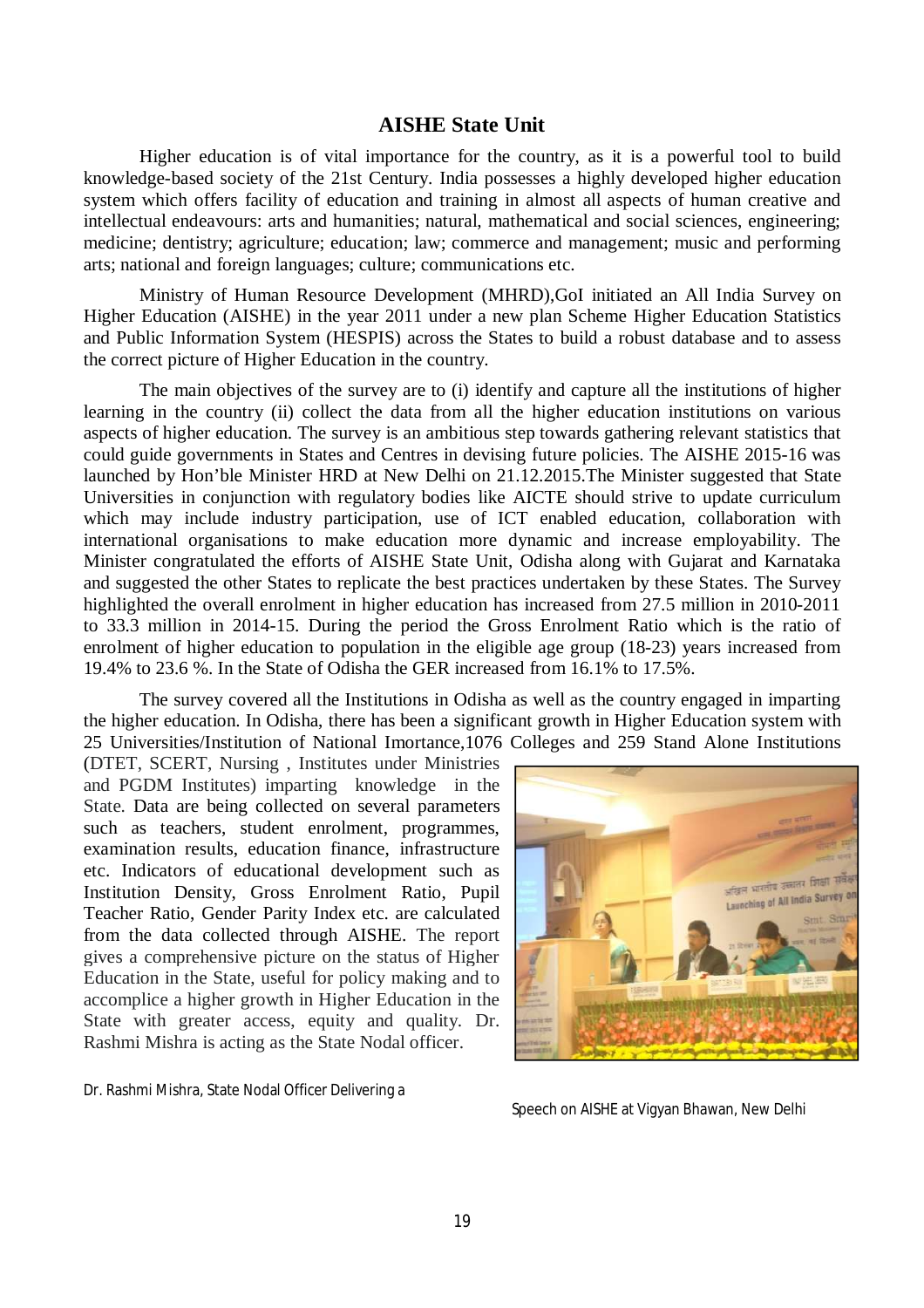## **Summer Internship Programme-2016**

The Government of Odisha is rolling out a programme on revival of millets in seven districts of southern Odisha. The culmination of this has been a collaborative endeavour by the government, civil society and academia.



To take this forward, NCDS has planned a background study with student volunteers. The primary objective of this is an outreach activity that will initiate students to get a first-hand experience of working with the civil society and academia. This could be the relevance to public policy. Another important objective is to integrate this with the millet programme, so that we have a background understanding of the ground reality before the programme is rolled out by the government.

This internship programme was carried out jointly by NCDS and Watershed Support Services and Activities Network (WASSAN), Hyderabad in two phases covering 11 blocks of seven districts, namely; Korkunda block of Malkangiri district; Baipariguda, Nandapur, Kundra and Semiliguda blocks of Koraput district; Gunupur block of Rayagada district; Phiringia and Kotagarh blocks of Kandhamal district; and Lanjigarh, Rayagada & Komna blocks of Kalahandi, Gajapati and Nuapada districts respectively. Interested NGOs working in these blocks provided necessary help to the interns. A total number of 33 scholars from different institutions of both inside and outside the state have successfully participated in this programme. The notable institutions from where scholars have come are IRMA, Anand; Central University, Hyderabad; Central University, Koraput; Utkal University and Fakir Mohan University. Mr. Biswabas Patra co-ordinated this programme. Dr Ramesh Prasad Mohanty and Dr CR Das of NCDS and Mr Dinesh Balam of WASSAN also helped in this endeavour.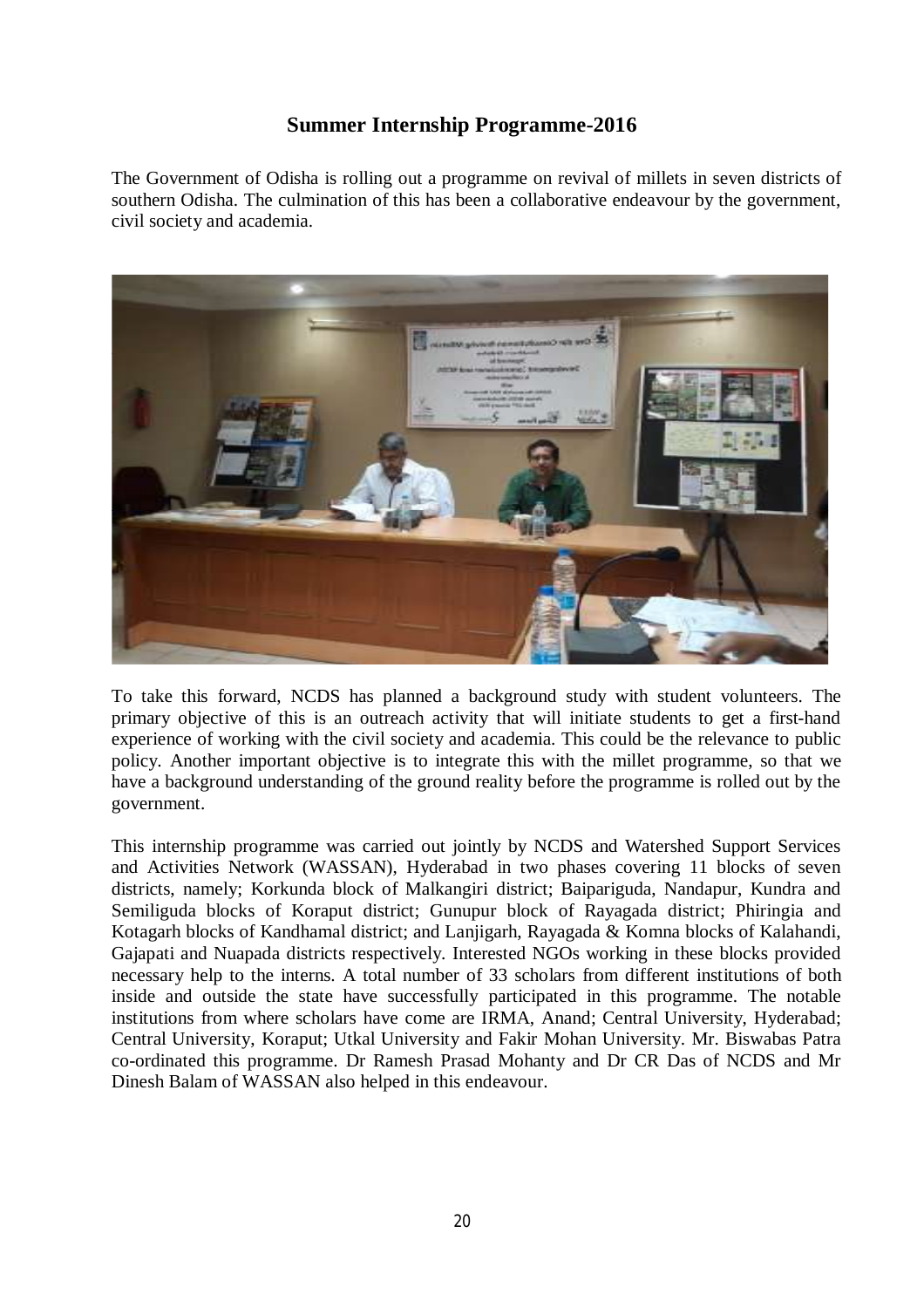# **Post-Doctoral and Doctoral Scholars of NCDS**

| SI.<br>No. | <b>Name</b>                                                        | <b>Subject</b>    | <b>Topic</b>                                                                                                                                            | <b>Supervisor</b>  |
|------------|--------------------------------------------------------------------|-------------------|---------------------------------------------------------------------------------------------------------------------------------------------------------|--------------------|
| 1.         | Dr.Chinmayee<br>Satapathy<br>(Thesis Submitted)<br>on $20.10.15$ ) | Anthro-<br>pology | Implication of Development on Human Rights Dr. P.K.<br>of Tribal Women in Odisha: A Case Study of Acharya<br>Mayurbhanj District                        |                    |
| 2.         | Dr. Itishree Padhi<br>(Thesis Submitted)<br>on 24.12.14)           | Anthro-<br>pology | Role Conflict and Domestic Violence on Prof. Deepak<br>Women: Comparative Data on Bauri (A Dalit Kumar Behera<br>Community) from Two Villages of Odisha |                    |
| 3.         | Dr. Sujit Kumar<br>$Chhatia(On-going)$                             | <b>History</b>    | Dialectics of Development: A Case Study of<br>Tribals of Mayurbhanj $(20th Century)$                                                                    | Dr. Kalpana<br>Das |

## *UGC/RGNF Doctoral Fellows*

| Sl.<br>No.       | <b>Name</b>                       | <b>Subject</b> | <b>Topic</b>                                                                                                                                                     | <b>Supervisor</b> |
|------------------|-----------------------------------|----------------|------------------------------------------------------------------------------------------------------------------------------------------------------------------|-------------------|
| $\mathbf{1}$ .   | Mr. Jitendra<br>Kumar Sahoo       | Sociology      | Development Challenges in Naxal-affected Areas Dr. R.K.Meher<br>- A Case Study of Odisha                                                                         |                   |
| 2.               | Mr. Sibashankar.<br><b>Bibhar</b> | Sociology      | Distress Migration of Western Odisha: A Case Dr. R.K.Meher<br>Study                                                                                              |                   |
| 3.               | Mr. Lalit Soreng                  | Sociology      | Industrialization on Inter-Tribe Dr. R.K.Meher<br>of<br>Impact<br>Relationship: A Case Study of Sundergarh<br><b>District</b>                                    |                   |
| $\overline{4}$ . | Mr. Deepak<br>Nayak               | Sociology      | State of Development of Primary Education and Dr. R.K.Meher<br>Implementation Status of Right to Education Act<br>in Odisha – A Case Study of Kandhamal District |                   |
| 5 <sub>1</sub>   | Mr. Debashis<br>Majhi             | Economics      | <b>Tribal Livelihood Issues</b>                                                                                                                                  | Dr. S.Meher       |

### *ICSSR Doctoral Fellowships: PhD Degrees awarded/Thesis submitted*

| SI.<br>No.       | <b>Name</b>                                                        | <b>Subject</b> | <b>Topic</b>                                                                                                                      | <b>Supervisor</b>   |
|------------------|--------------------------------------------------------------------|----------------|-----------------------------------------------------------------------------------------------------------------------------------|---------------------|
| 1.               | Pragyansmita Economics<br>Ms.<br>Sahoo<br>(Awarded on $18.02.16$ ) |                | and Determinants of Public<br>Growth<br>Expenditure in Orissa : A Time Series<br>Analysis                                         | Dr. S.Meher         |
| 2.               | Ms. Pragnya<br>Paramita Jena<br>(Awarded on 29.06.15)              | Economics      | Role of SHG in Mitigating the Economic Dr. S. Meher<br><b>Impact of Natural Disaster</b>                                          |                     |
| 3.               | Ms. Mili Das<br>(Awarded on $13.11.15$ )                           | Economics      | Municipal Finance and Governance : A Dr. S.Meher<br>Case Study of Selected Urban Local Bodies<br>in Orissa                        |                     |
| $\overline{4}$ . | Ms. Archana<br>Kanungo<br>(Awarded on 31.05.16)                    | Sociology      | Re-discovering of Strategic Position of Life Dr.R. K. Meher<br>in<br>India:<br>Companies<br>Insurance<br>A<br>Sociological Study. |                     |
| 5.               | Ms. Reenati Mishra<br>(Viva-voce on $11.08.16$ )                   | Economics      | Rural Credit Market: A Pre & Post Reform<br>study in Balasore District of Orissa                                                  | Prof. K.C.<br>Samal |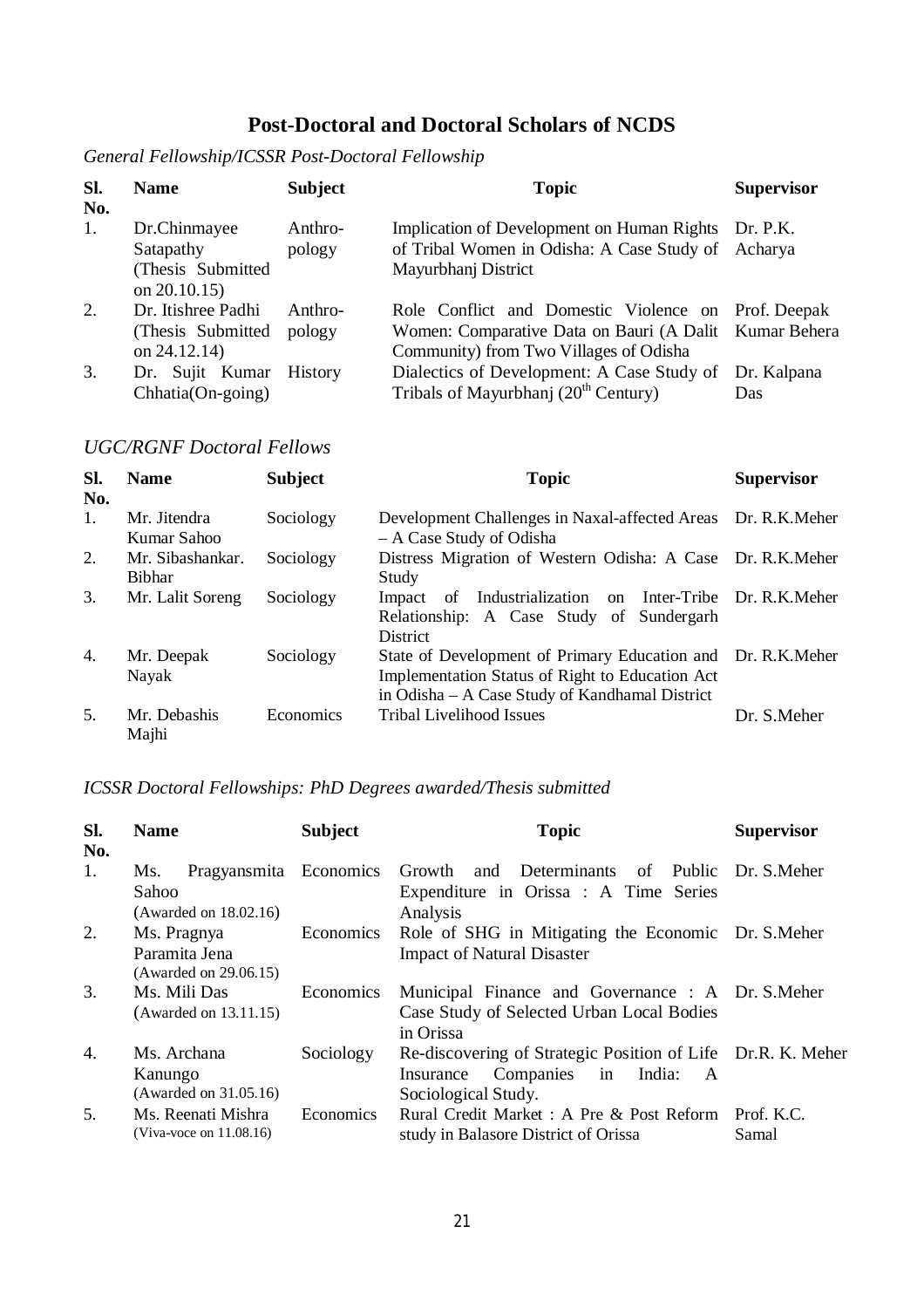# *Doctoral Work in Progress*

| Sl.<br>No. | <b>Name</b>                   | <b>Subject</b> | <b>Topic</b>                                                                                                                             | <b>Supervisor</b>            |
|------------|-------------------------------|----------------|------------------------------------------------------------------------------------------------------------------------------------------|------------------------------|
| 1.         | Ms. Sarita Prusty             | Economics      | Flood Impact and Management in Orissa: An<br>Analytical Study of 2008 flood in Kendrapara<br><b>District</b>                             | Dr. ( $Mrs$ ) M.<br>Swain    |
| 2.         | Ms. P. Sujata                 | Economics      | Economics of Marine Fishing in Odisha: A Study<br>in Jagatsinghpur and Puri Districts                                                    | Dr. S. Meher                 |
| 3.         | Mrs. Anita Samal              | Economics      | An Economic Analysis of Household Solid<br>Waste Management in Bhubaneswar City.                                                         | Dr. M.Swain &<br>Dr. S.Meher |
| 4.         | Mr. G.C.<br>Hansada           | Anthropology   | In Quest for the Identity within the Great<br>Tradition : A Study on the Santal Tribal Religion<br>in the District of Mayurbhanj, Odisha | Dr. N.Panigrahi              |
| 5.         | Mrs. Sasmita<br>Bharati       | Economics      | Impact of Ultimate Change on Agrarian<br>Economy of Orissa: A Case Study of Cuttack<br>District                                          | Dr. M.Swain &<br>Dr. S.Meher |
| 6.         | Ms. Satabadi<br>Pradhan       | Economics      | Working of Community Forest Management: A<br>Case Study of Deogarh District                                                              | Prof.<br>R.K.Panda           |
| 7.         | Mr.Manoranjan<br>Behura       | Economics      | Water Pricing in Farmer Managed Lift Irrigation<br>Projects in Odisha                                                                    | Dr. S.Meher                  |
| 8.         | Ms. Simashree<br>Subhadarsini | Economics      | Economic<br>Valuation<br>Environmental<br>of<br>Amenities of Nandankanan Zoo Through the<br>Method of Travel Cost & Willingness to Pay   | Prof.<br>R.K.Panda           |
| 9.         | Mrs. Lucy<br>Mishra           | Sociology      | Changing Social Status of Primitive Nomadic<br>Tribal Birhor Women: A Study in Development<br>Perspective in Mayurbhanj District, Odisha | Dr.(Mrs) R.<br>Mishra        |
| 10.        | Ms. Jangyaseni<br>Pradhan     | Economics      | Nature and Growth of Industries in Odisha                                                                                                | Dr. S.Meher                  |
| 11.        | Mrs. Dipika<br>Mishra         | Economics      | Health Care Delivery in the Urban Slums of<br>Odisha - A Cost Benefit Analysis                                                           | Prof.<br>R.K.Panda           |

# *2014-15 (ICSSR Doctoral Fellows)*

| $\mathbf{1}$ . | Ms. Smita Malik  | Sociology | Climate Change : Its Impact on Tribal Health, Dr. R.K.Meher      |  |
|----------------|------------------|-----------|------------------------------------------------------------------|--|
|                |                  |           | Culture and Livelihood (A Study with Special                     |  |
|                |                  |           | Reference to Koraput District of Odisha)                         |  |
| 2.             | Ms. Sasmita Ojha | Sociology | Tribal Health Culture and Reproductive Health Dr. R.K.Meher      |  |
|                |                  |           | Status of Tribal Women in Odisha                                 |  |
| 3.             | Ms. Sucharita    | Sociology | Domestic Violence Against Middle Class Dr. (Mrs.) R.             |  |
|                | Mishra           |           | Working Women in Odisha – A Sociological Mishra                  |  |
|                |                  |           | Study                                                            |  |
| 4.             | Mr. Bishnuprasad | Sociology | Tribal and their Sustainable Livelihood Practices Dr. R.K. Meher |  |
|                | Mohapatra        |           | : A Sociological Study in Koraput, Odisha                        |  |
| 5.             | Mr. Subhrajit    | Economics | Corporate Social Responsibility: A Tool for Dr. S. Meher         |  |
|                | Rath             |           | Inclusive Growth in India                                        |  |
| 6.             | Mrs. Subhasmita  | Economics | Education Expenditure and Economic Growth : Dr. S. Meher         |  |
|                | Rana             |           | Some Evidence from India                                         |  |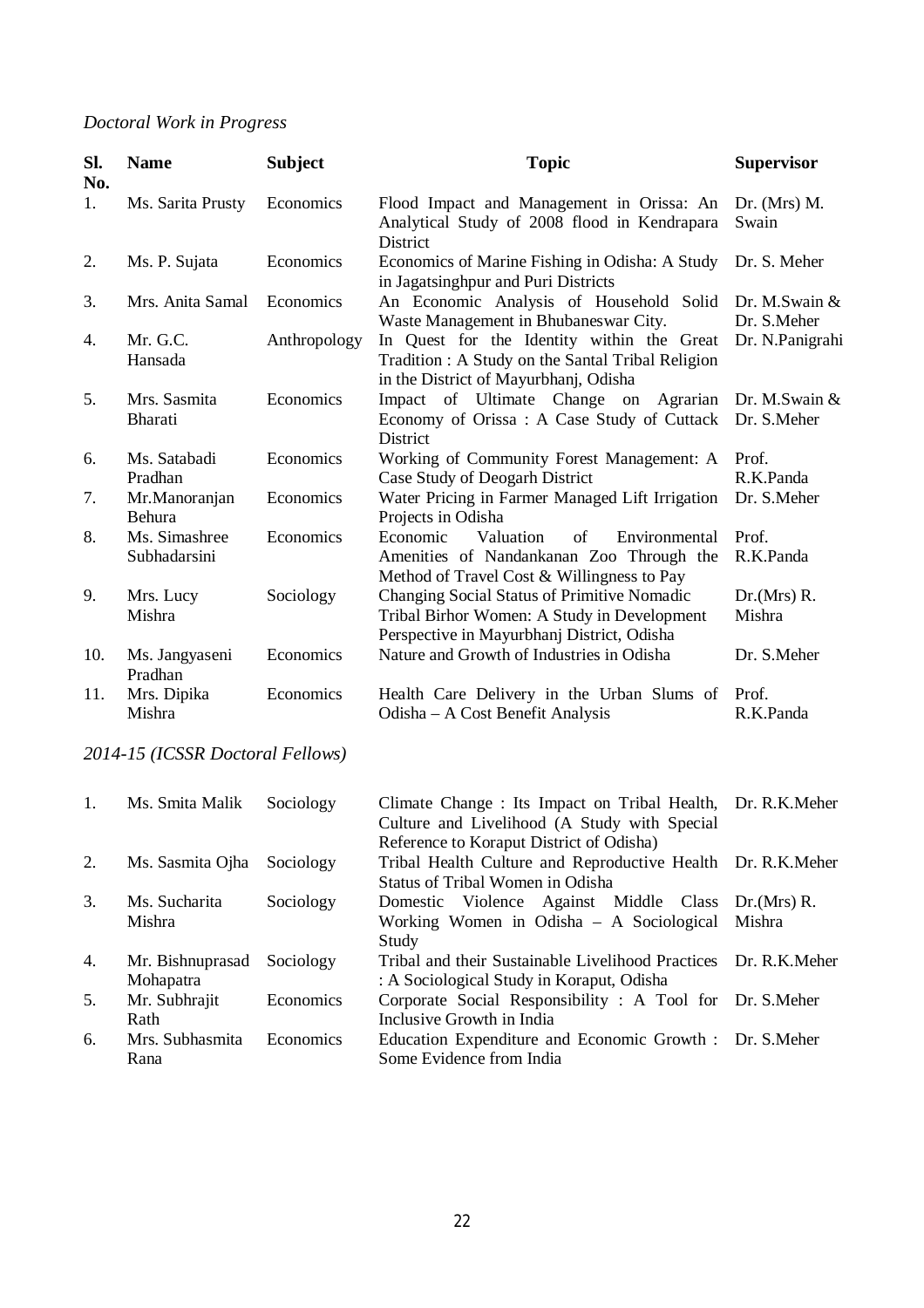#### *2015-16 (Joined in February 2016 and Course Work started in April 2016)*

- 1. Ms. Rashmi Rekha Samal
- 2. Ms. Jyotirmayee Rout
- 3. Ms. Diptimayee Jena
- 4. Shri Doleswar Bhoi (Up to 12.07. 16 )
- 5. Shri Rajanikanta Jena
- 6. Shri Laxmi Narayan Nayak

### *2016-17 (Joined in July 2016 and Course Work started in July 2016)*

- 1. Sunita Sundari Rout
- 2. Kirti Sundar Sahu
- 3. Janmejaya Mishra
- 4. Sibabrata Choudhury<br>5. Ashish Ku. Behera
- 5. Ashish Ku. Behera
- 6. Bijaya Kumar Nayak
- 7. Sunita Dwibedi<br>8. Gavatri Padhy
- 8. Gayatri Padhy<br>9. Subrat Ku. Nav
- 9. Subrat Ku. Nayak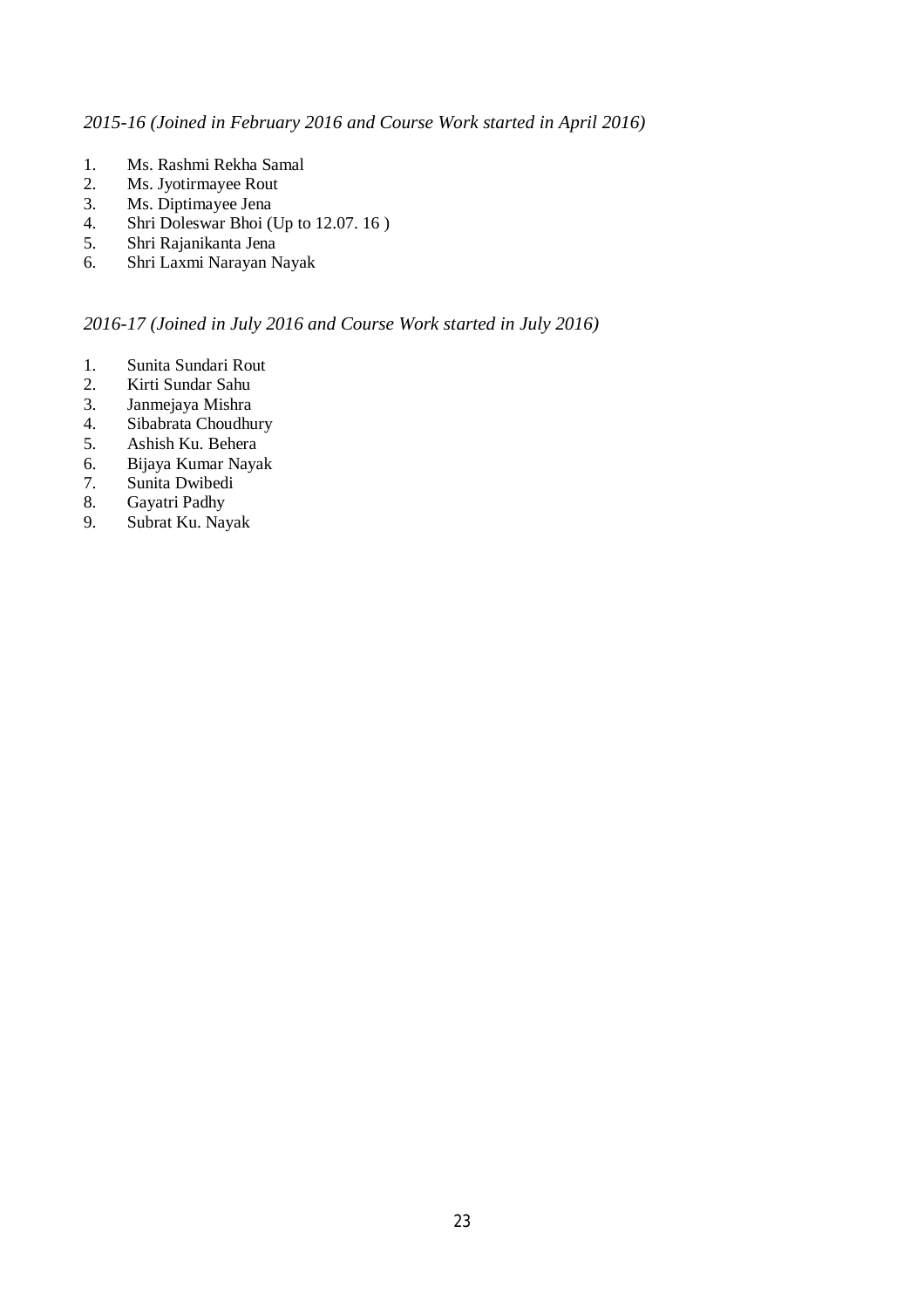# **Some Photographic Moments**



**(NCDS Family in a Picnic at Ramchandi)**



**(Scholars with Dr. Wu Xiadong of Beijing University, China)**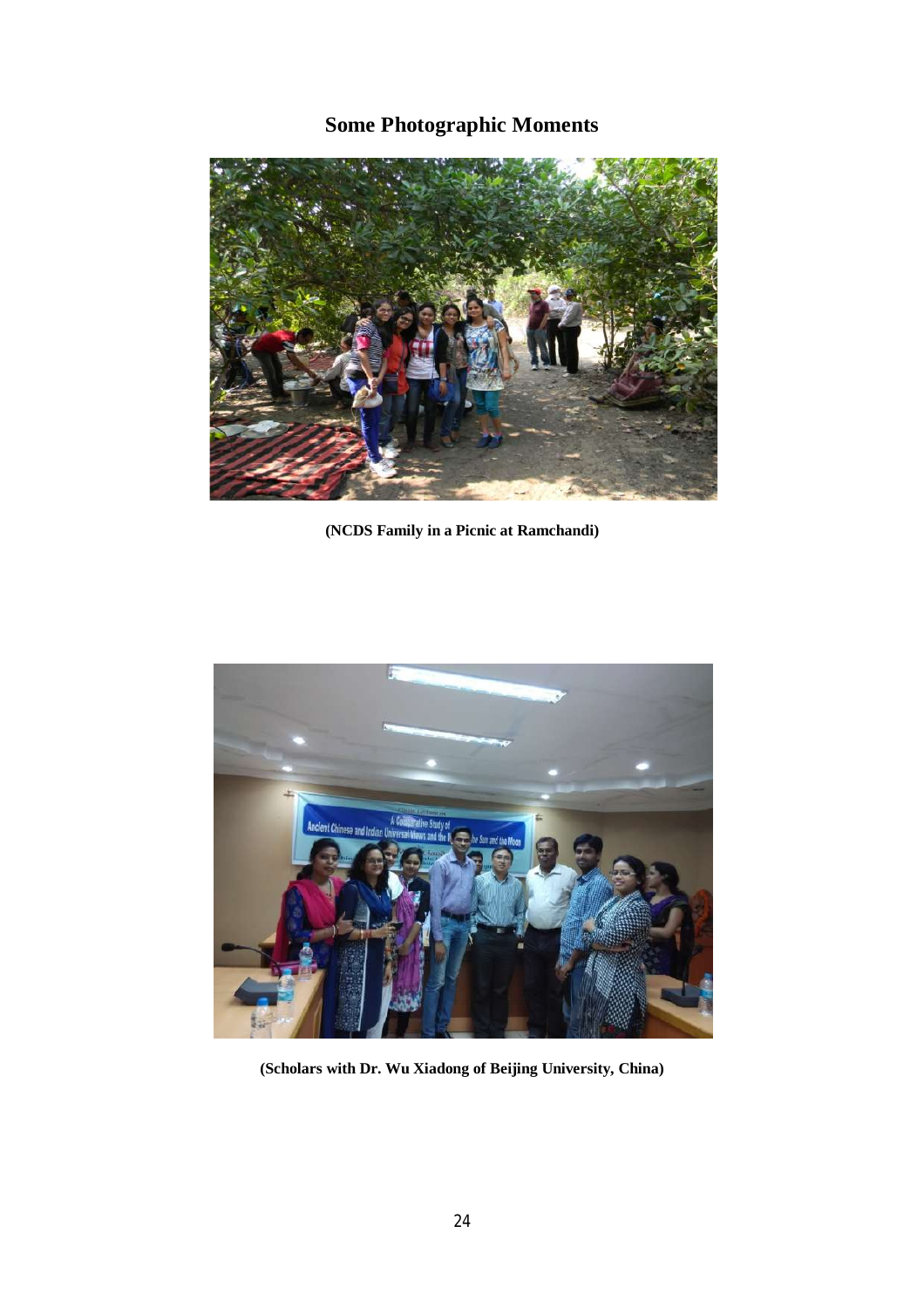

**(Ganesh Puja Celebration at NCDS)**



**(Dr. Harsh Kumar Bhanwala, Chairman, NABARD delivering NKC Memorial Lecture)**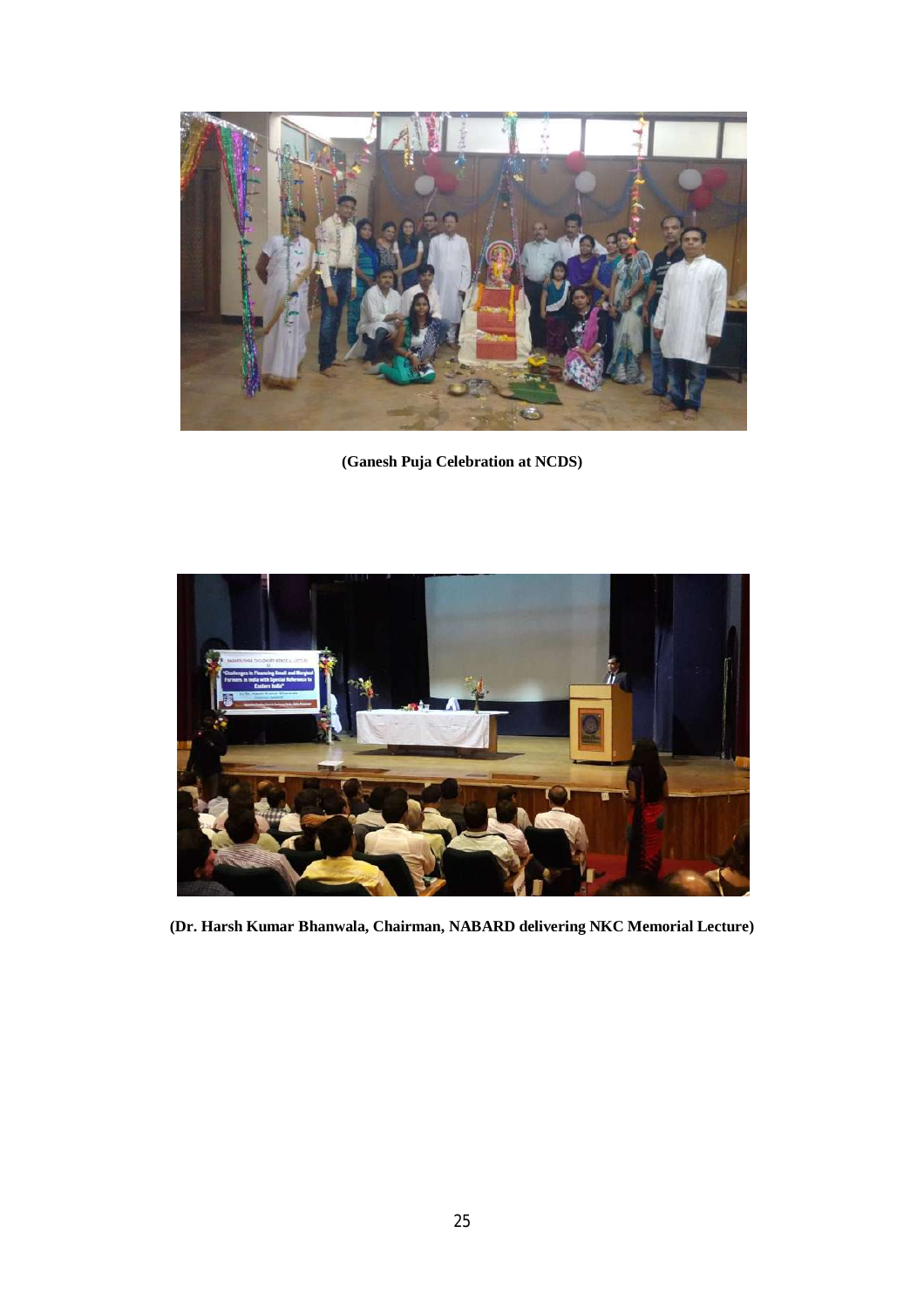

**(NCDS Family at Ramchandi Beach, Puri)**



**(Republic Day Celebration, 2016)**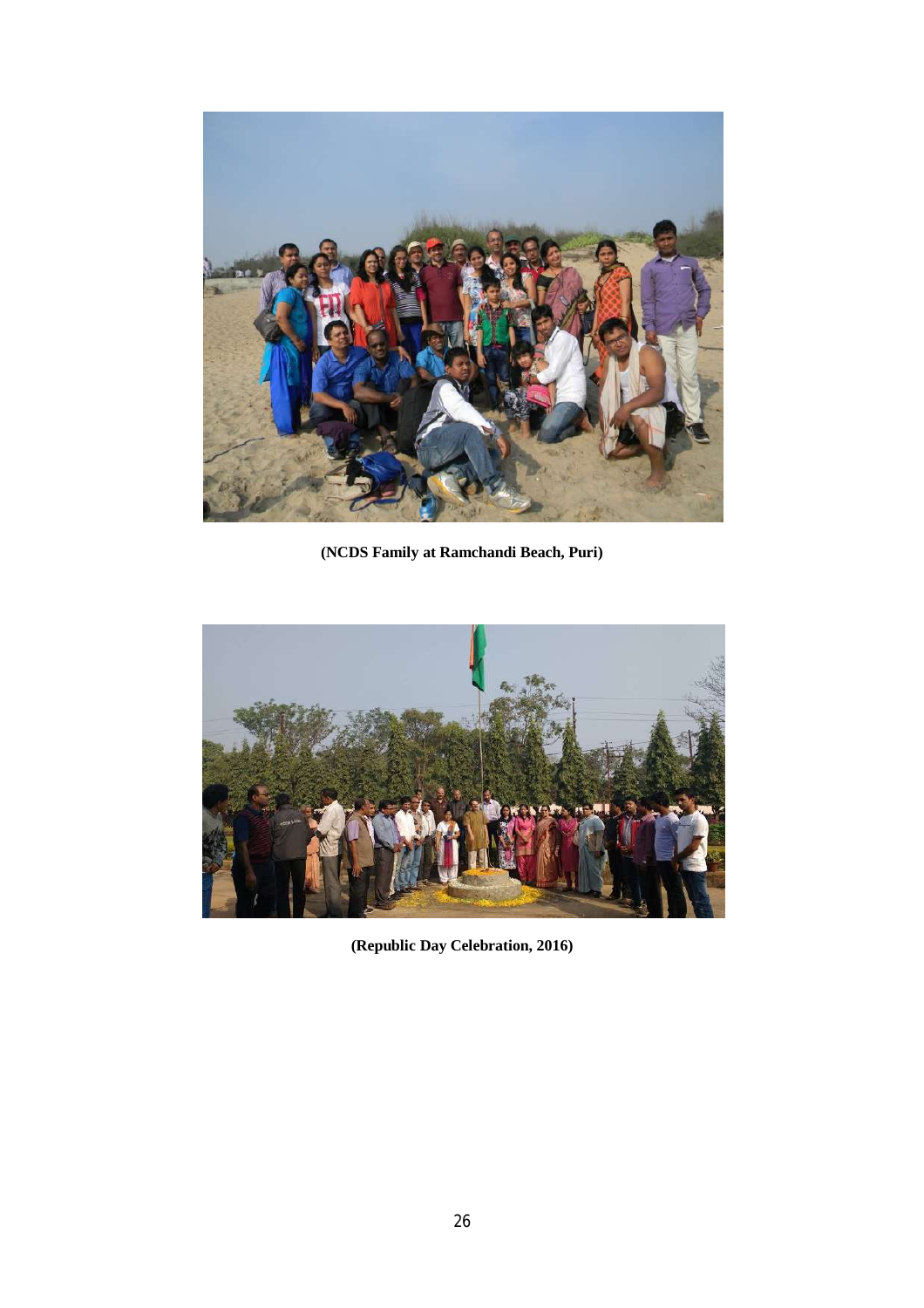

**(Prof. Srijit Mishra, Director Interacting with School Children)**



**(Prof. Srijit Mishra, Director Leading from the Front in Swaccha Bharat Abhiyan)**